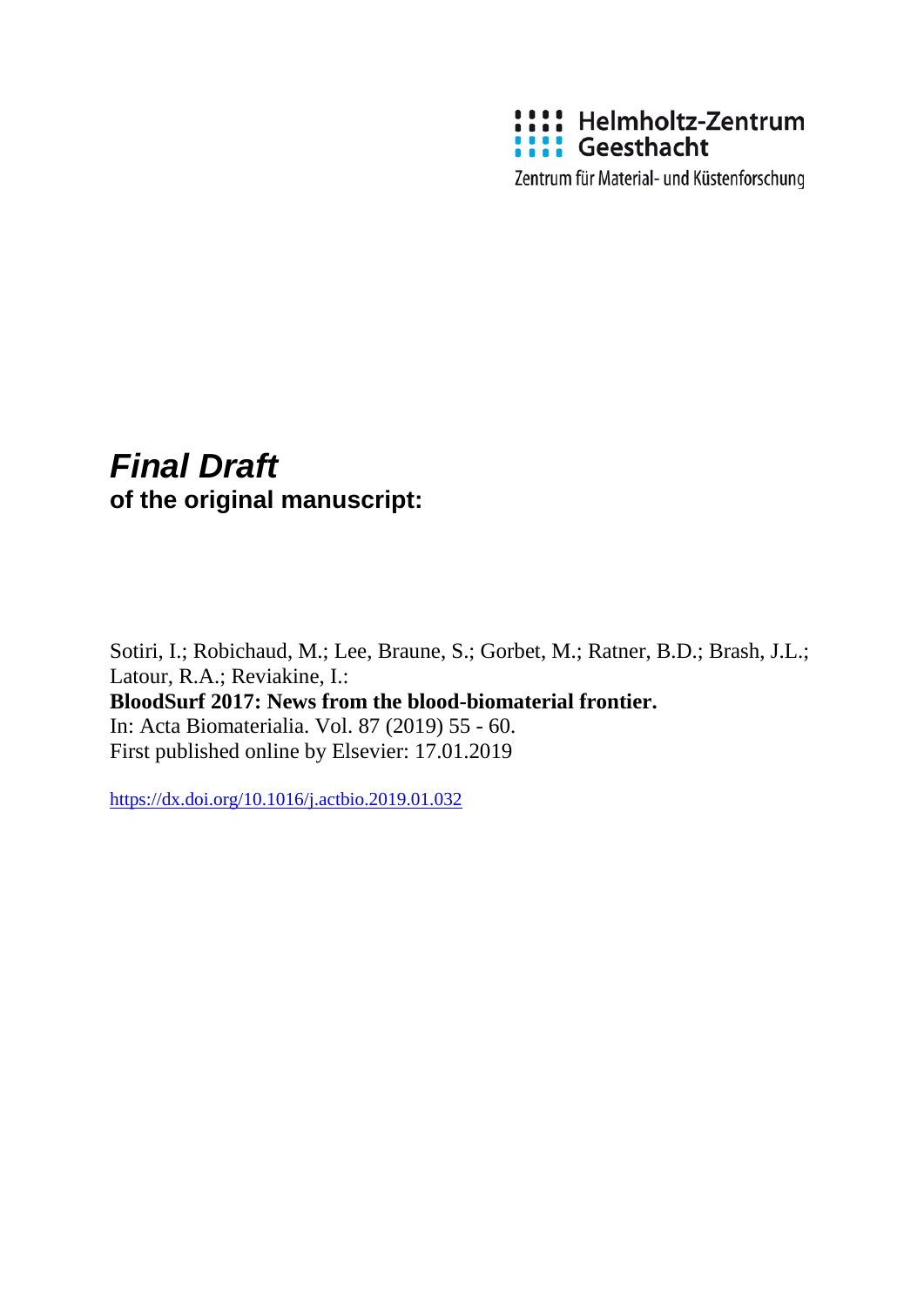# **BloodSurf 2017: News from the Blood-Biomaterial Frontier.**

Irini Sotiri,<sup>1</sup> Matthew Robichaud,<sup>2</sup> David Lee,<sup>1</sup> Steffen Braune,3 Maud Gorbet,<sup>2</sup> Buddy D. Ratner,<sup>1,4</sup> John L. Brash,5 Robert Latour,<sup>6,\*</sup> Ilya Reviakine<sup>1,\*</sup>

- 1 Department of Bioengineering, University of Washington, Seattle, WA 98150, USA
- 2 Department of Systems Design Engineering, University of Waterloo, 200 University Avenue West, Waterloo, Ontario, N2L 3G1, Canada
- 3 Institute of Biomaterial Science and Berlin-Brandenburg Center for Regenerative Therapies, Helmholtz-Zentrum Geesthacht (HZG), Teltow, Germany
- 4 Department of Chemical Engineering, University of Washington, Seattle, WA 98150, USA.
- 5 Department of Chemical Engineering, School of Biomedical Engineering, McMaster University, Hamilton, Ontario L85 4L8, Canada
- 6 Department of Bioengineering, Clemson University, Clemson, SC 29634, USA

\* Corresponding authors: E-mail addresses: latourr@clemson.edu (R.A: Latour), reviakin@uw.edu (I. Reviakine).

### **Abstract**

From stents and large-diameter vascular grafts, to mechanical heart valves and blood pumps, blood-contacting devices are enjoying significant clinical success owing to the application of systemic antiplatelet and anticoagulation therapies. On the contrary, research into material and device hemocompatibility aimed at alleviating the need for systemic therapies has suffered a decline. This research area is undergoing a renaissance fueled by recent fundamental insights into coagulation and inflammation that are offering new avenues of investigation, the growing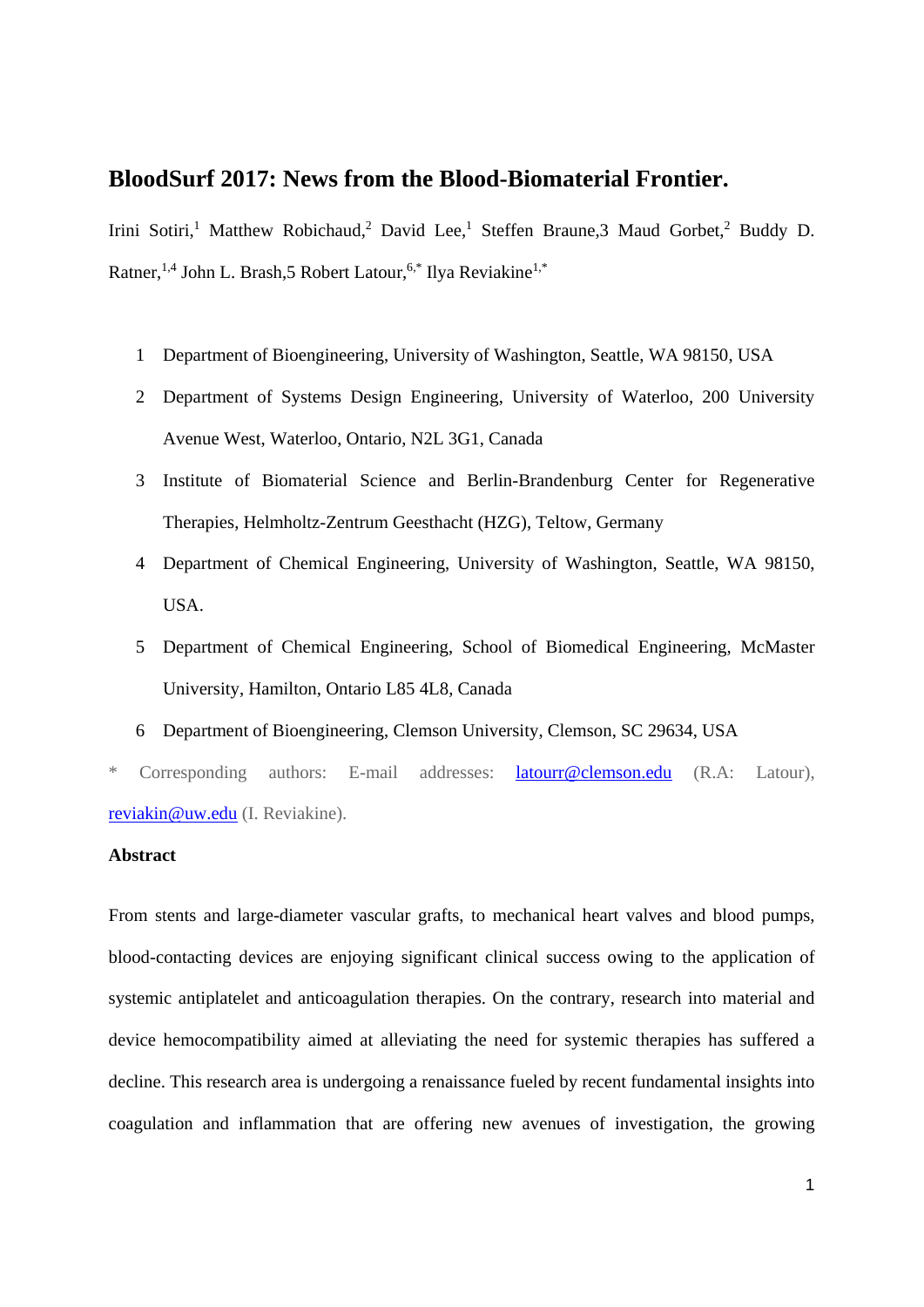recognition of the limitations facing existing therapeutic approaches, and the severity of the cardiovascular disorders epidemic. This Opinion article discusses clinical needs for hemocompatible materials and the emerging research directions for fulfilling those needs. Based on the 2017 *BloodSurf* conference that brought together clinicians, scientists, and engineers from academia, industry, and regulatory bodies, its purpose is to draw the attention of the wider clinical and scientific community to stimulate further growth.

**Statement of Significance:** The article highlights recent fundamental insights into coagulation, inflammation, and blood-biomaterial interactions that are fueling a renaissance in the field of material hemocompatibility. It will be useful for clinicians, scientists, engineers, representatives of industry and regulatory bodies working on the problem of developing hemocompatible materials and devices for treating cardiovascular disorders,

Keywords: Blood-biomaterial interactions, Hemocompatibility, Vascular implants, Platelets

#### **1. Blood-Biomaterial Interactions: State of the Art and Clinical Needs**

Existing biomaterials have failed to meet clinical needs in blood-contacting applications. After over 70 years of research, there is no formula for material design to ensure blood compatibility and many questions on how synthetic materials interact with blood remain unanswered. Although functional mechanical heart valves, large- diameter vascular prostheses, vascular stents, blood oxygenators, and blood pumps are now widely used clinically, the interactions between the synthetic materials used in these devices and blood invariably result in adverse, and often disastrous effects, including, perhaps most significantly, thrombotic and thrombo-embolic events.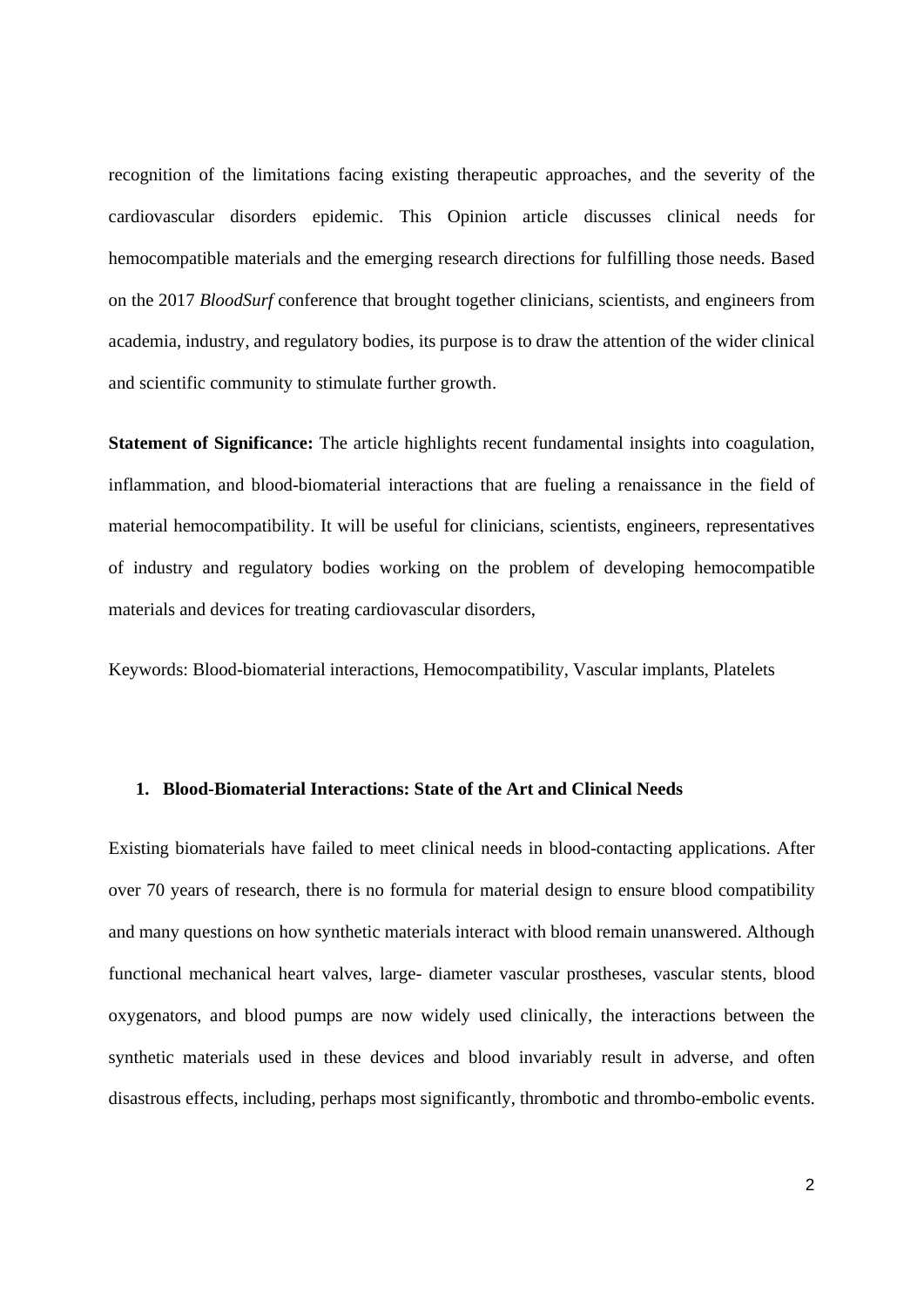Recently, it has become clear that elements of the inflammatory system are also involved, and that they impact the thrombotic process that has been the main focus of blood compatibility research for several decades. Research in the fields of biomaterials and surface science aimed at addressing thrombosis, thrombo-embolization, and the impact of inflammation on these phenomena has suffered a decline over the past several years and progress has slowed accordingly as discussed recently1-4. The perceived intractability of the blood compatibility problem may have contributed to this decline, thus motivating investigators to shift their efforts to other areas of biomaterials.

Currently, thrombotic complications from the use of artificial cardiovascular implants are managed pharmacologically using systemic antiplatelet and/or anticoagulation therapies (APT and ACT) 5- <sup>8</sup>. The development of these therapies has allowed device-based cardiovascular interventions to become common, relatively safe treatment that are saving and improving the quality of millions of lives worldwide. Recent statistics on these medical successes were compiled in a previous review<sup>4</sup>.

Systemic APT/ACT therapeutic approaches are widely used, and new opinions are continuously being developed<sup>9,10</sup>. They do, however, have well-recognized limitations such as risk of hemorrhage, costly long-term patient management, contraindications for many patients, as well as the persistence of thrombotic events in significant numbers of patients treated with ATP and/or ACT<sup>2, 4, 6-8</sup>. Furthermore, current pharmacological strategies have been ineffective in preventing the thrombotic occlusion of synthetic vascular grafts with diameters smaller than  $6 \text{ mm}^{11}$ , and this "barrier" remains to be broken. Despite recent developments with decellularized vascular matrices<sup>12,13</sup>, the lack of synthetic small-diameter grafts constitutes a serious limitation on the treatment of small vessel occlusion, the current gold standard for the treatment of which remains autologous vein grafting-not an option for many patients.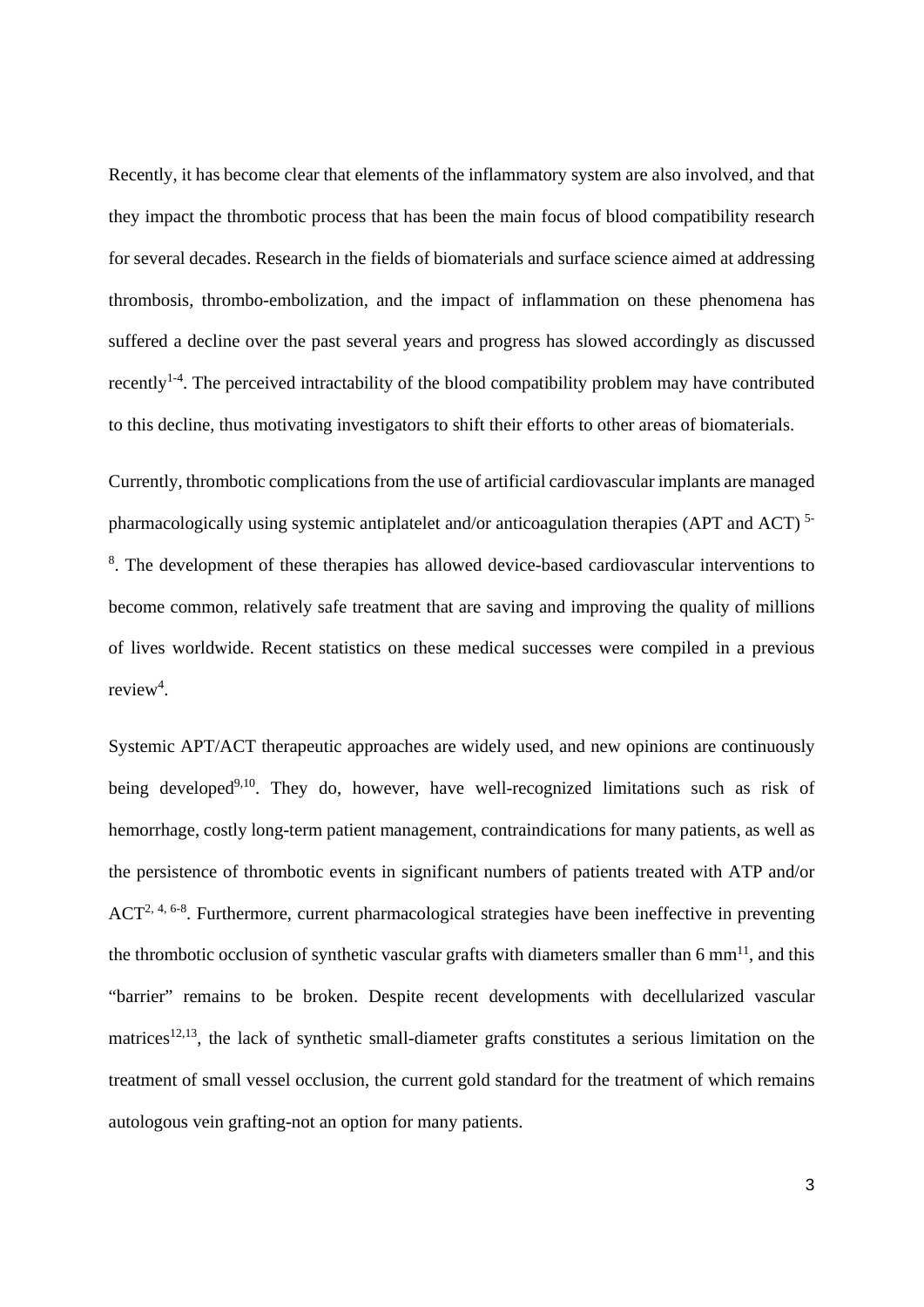Clearly, then, there is an urgent clinical need for blood-contacting devices that do not provoke thrombo-embolic events, and that function without the need for long-term systemic pharmacologic intervention. It follows that the essential element required to fill this need is the availability of nonthrombogenic biomaterials. Given the global prevalence of cardiovascular diseases, much of which can be alleviated using blood contacting devices<sup>14</sup>, the resolution of the material hemo*in*compatibility problem should be seen as a high priority for the biomaterials research community. The challenge is great and the stakes are high, and it seems opportune at this time to call for a renaissance of research activity.

Recent years have witnessed significant advances in the understanding of hemostasis and thrombosis, platelet physiology, and the interactions between thrombotic and inflammatory responses, affording a fresh look at the problem of blood-biomaterial interactions. To catalyze these efforts, and to facilitate the integration of the new knowledge into materials research and development, a series of meetings, termed "BloodSurf," were initiated that connected clinicians, scientists, engineers, and representatives of industry and regulatory bodies—i.e. all of the partners necessary for effectively tackling the multifaceted problem of hemocompatibility. The first of these was held in Frejus, France in October of 2014, and the second took place at Clemson University (Clemson, SC, USA) in September of 2017<sup>15</sup>, with some 20 invited speakers addressing the critical issues related to the design and testing of hemocompatible biomaterials (Figure 1). The highlights of this meeting are presented herein.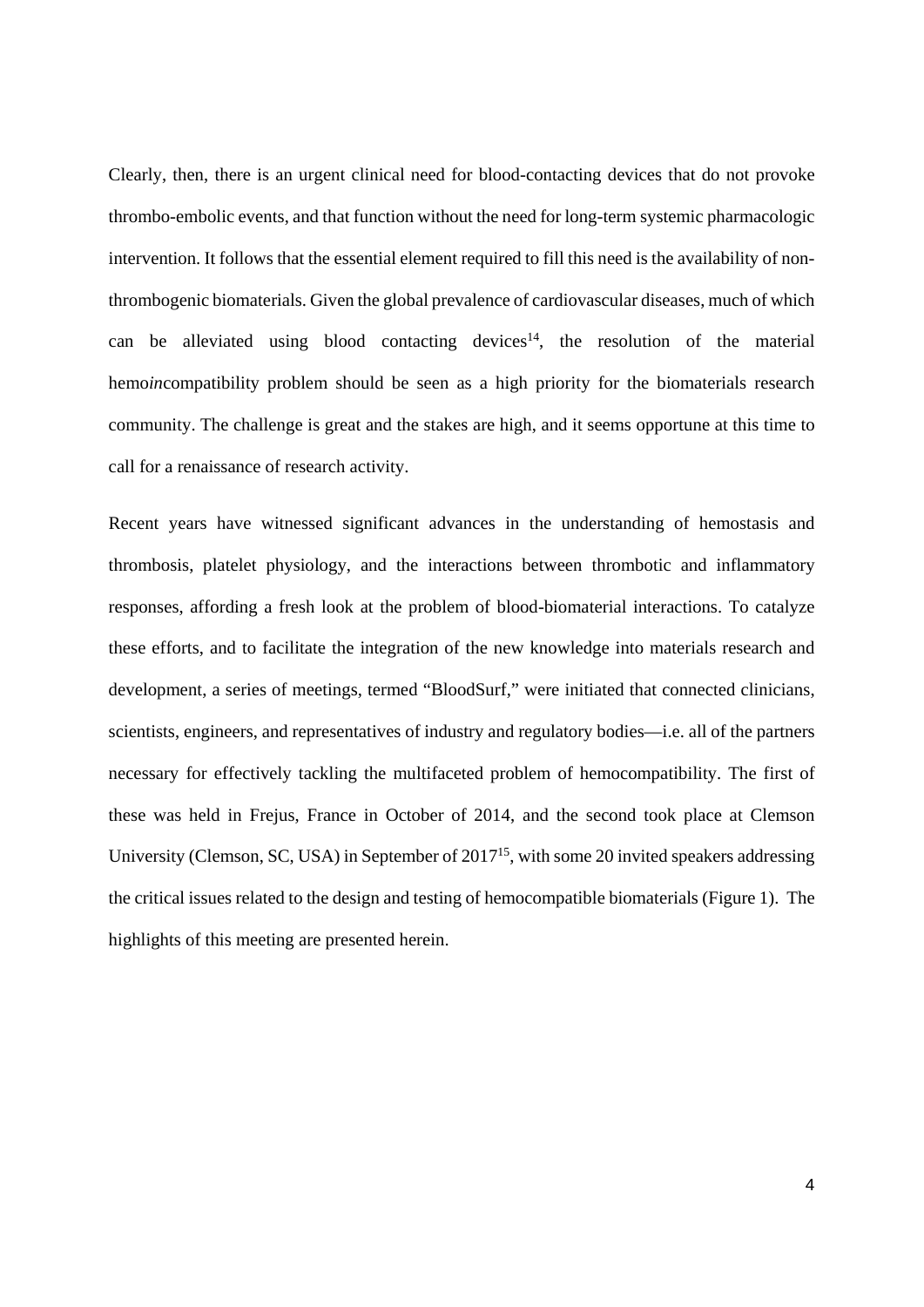

Figure 1: Key topics shaping blood-biomaterial interaction research, from recent advances to outstanding issues centered on the clinical needs.

## **2. Recent Advances**

## *2.1 Probing the fundamentals of hemocompatibility*

A major impediment to designing bloos-contacting devices that meet clinical needs has been the lack of a mechanistic understanding of blood-material interactions. Blood contains sensitive defense systems—hemostatic and inflammatory cascades—that react readily, and often catastrophically, to contact with "foreign" materials. A key recent realization is the significant degree to which hemostatic and inflammatory cascades are interconnected<sup>1, 16-21</sup>. Examples of their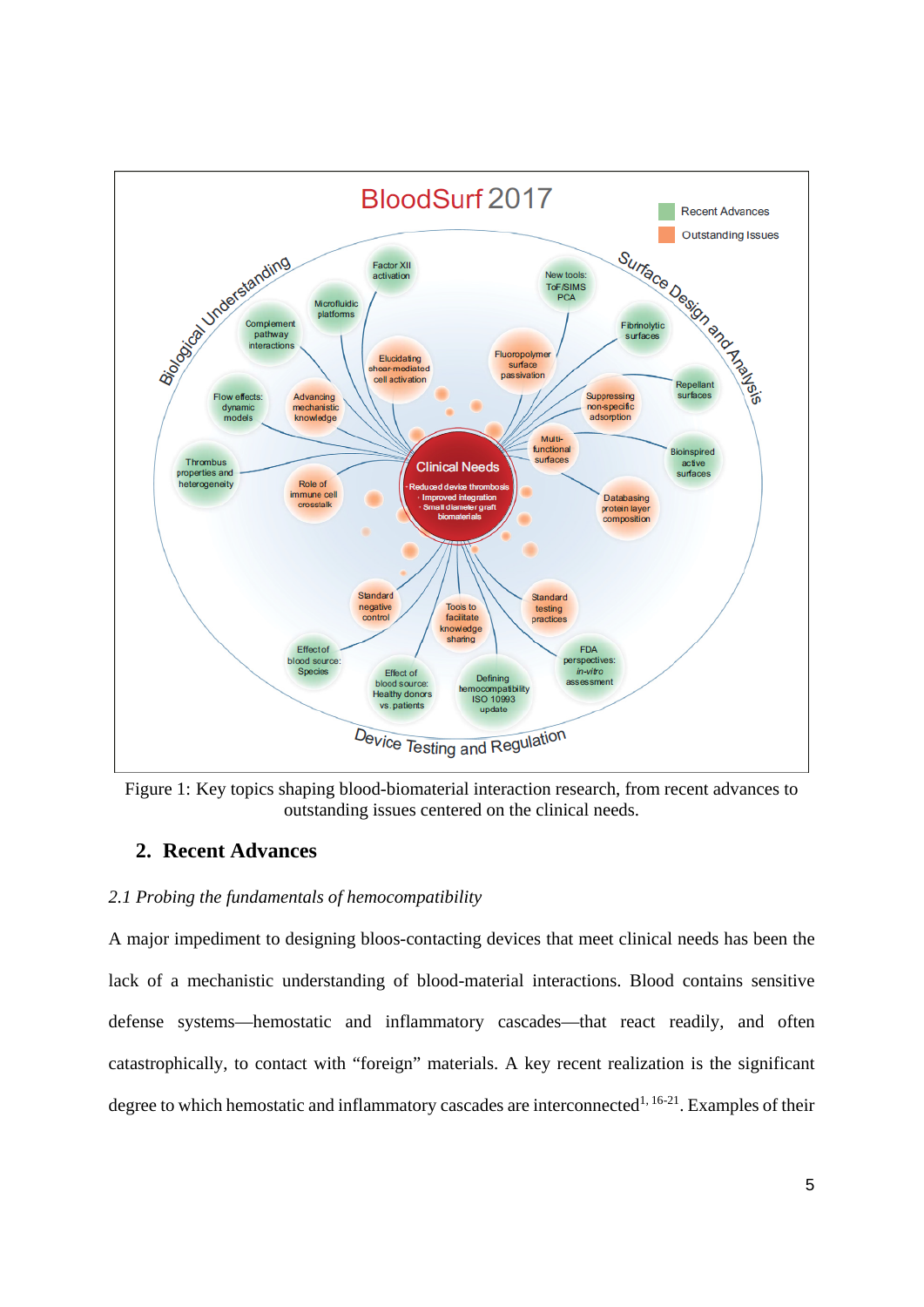interconnected nature include the contribution of surface-adhering leukocytes to material-induced thrombosis, and surface-activated platelets—to the material-induced inflammatory response.<sup>22-26</sup> as well as interactions between complement, platelets, and coagulation at the blood-biomaterial surface<sup>17, 27-30</sup>. Several studies furthermore point to the importance of platelet-monocyte interactions in connecting the inflammatory and hemostatic pathways<sup>23, 31-35</sup>, suggesting that the role of these interactions in the response of blood to biomaterials should be examined in more detail. Thus, while platelets do occupy a central position at the intersection between hemostatic and inflammatory cascades, making them excellent targets for systemic therapies, materials or devices with the sole property of avoiding platelet activation are not likely to be fully blood compatible.

Another recent advance is the elucidation of the role of the contact (intrinsic) pathway of the coagulation cascade in thrombosis. Here, factor XII (FXII, Hageman factor) is activated through contact with surfaces, leading to thrombin generation, fibrin clot formation, and proinflammatory signaling. Activation of the contact pathway by negatively charged surfaces is the basis for the activated partial thromboplastin time (aPTT) test widely used in the clinic to evaluate coagulation<sup>86</sup>. Yet, the role of the contact pathway in physiological hemostasis is not significant. It turned out, however, to play a key role in pathological thrombosis  $36,37$ , making FXIIa, as well as another factor of the contact pathway, FXIa, attractive targets for developing new anticoagulants<sup>38,39</sup>. Indeed, there is evidence of reduced bleeding risk when using FXIIa functionneutralizing antibodies in rabbits on cardiopulmonary bypass<sup>40</sup>, and clinical trials are under way evaluating several different FXI-targeting anticoagulants in humans<sup>39</sup>; some are showing promising results (superior efficacy without increased bleeding risk), bit not yet in areas related to cardiovascular implants.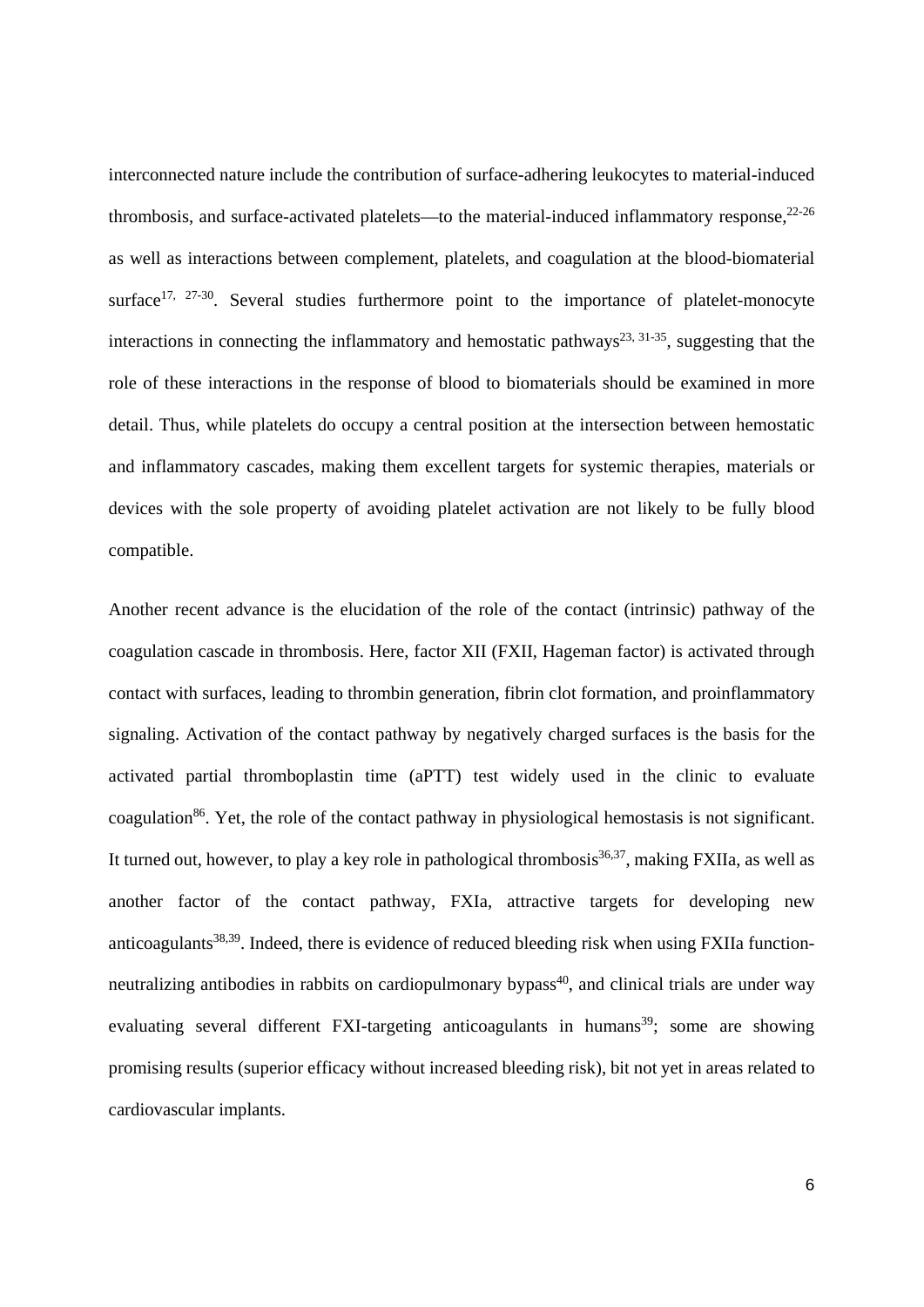In summary, understanding in greater detail how the various elements of the hemostatic and inflammatory cascades fit together appears to be a major requirement for further progress in the development of clinically relevant biomaterials.

Fresh insight into blood-biomaterial interaction mechanisms is also expected from recent studies of the formation, organization, and dynamics of thrombi *in-vivo* using combined intravital microscopy/computational fluid dynamics techniques and systems approaches41-47. Studies of this kind highlight the crucial role of the damaged endothelium as the locus of thrombin generation, and show that platelet aggregation in primary hemostasis results in clots with layered structures consisting of a dense platelet "core" and a more loosely packed "shell". The higher platelet density near the core functions to restrict platelet agonist diffusion to the bulk blood flow. In the design of blood-contacting devices, the pertinent questions are not only why current biomaterial surfaces activate these innate systems, but how the mechanisms of activation differ in the presence of synthetic surfaces and what can be done to control or prevent these effects.

Also of fundamental importance in blood-biomaterial interactions are the flow conditions, and particularly the shear stresses to which the system is exposed. Shear stresses in blood circulation range from zero (stagnant blood) to low (venous flows) to high (arterials flows). There is evidence that the intrinsic clotting system is activated at low shear stress conditions while platelets are activated at high shear stress<sup>48</sup>. Thus the designation of a material as "blood compatible" should specify flow conditions, with some materials being relatively compatible in venous flows and others in arterial flows. These ideas fit with the recently articulated notion that biocompatibility is a function of the device and its biological environment, rather than of the device alone<sup>49</sup>.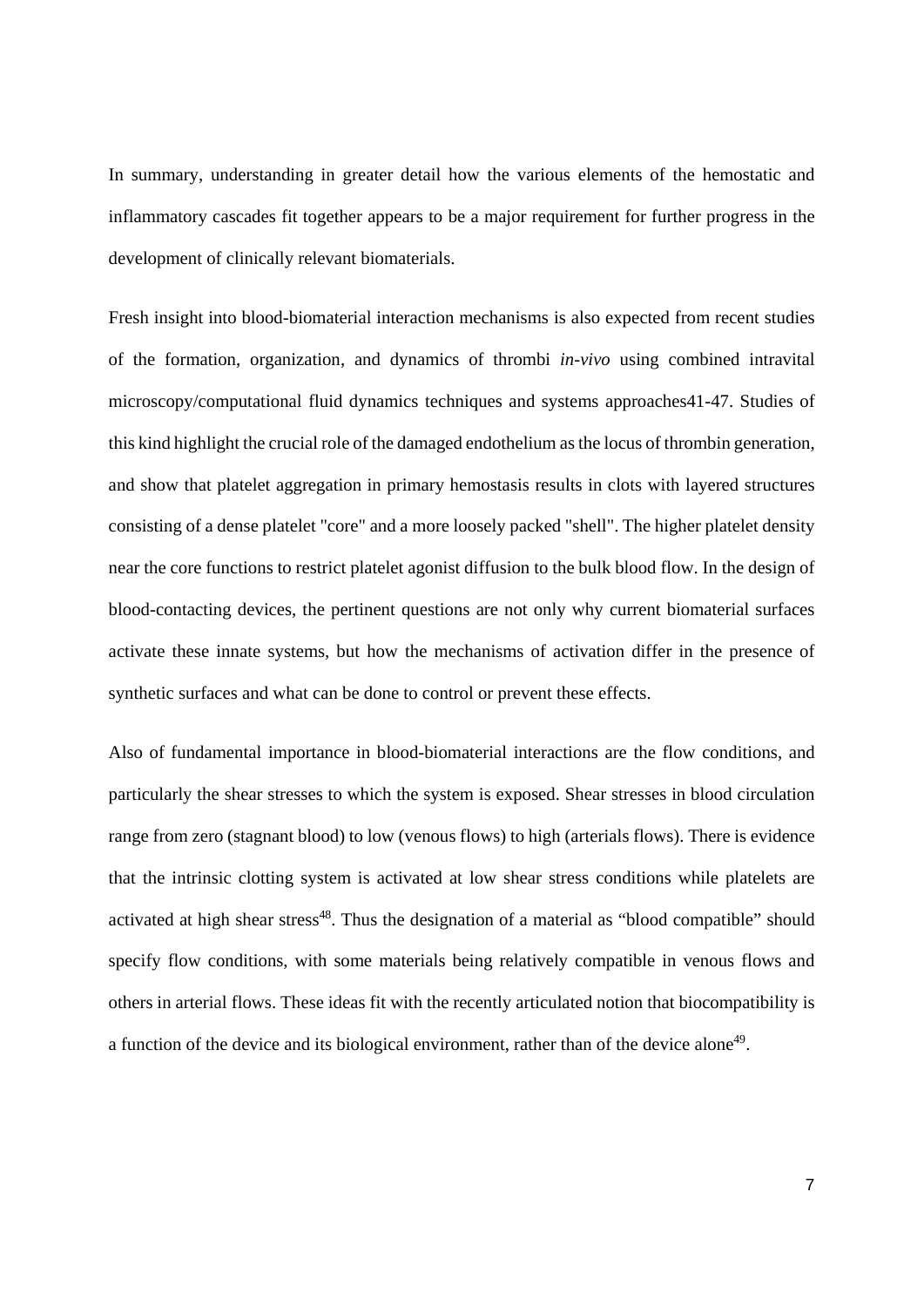#### *2.2 Assessing Material Hemocompatibility*

Decades of research have failed to yield a specific, universally accepted, set of metrics for quantifying the extent to which a material is prothrombotic or proinflammatory in the clinical setting. The lack of such metrics severely limits design and development of new biomaterials. Recent studies have, however, led to some progress in this regard. The emerging consensus is that for material assessment, fresh whole human blood is preferable to platelet-rich plasma, other blood fractions, or animal blood<sup>50</sup>; that whole blood assays must be performed under flow (or at least agitation) to limit RBC sedimentation and to take account of the augmentation effect of red cell motions on platelet adhesion<sup>51</sup>; that EDTA or citrate anticoagulation can substantially suppress blood-material interactions due to their strong calcium chelating ability, and may not be suitable for material assessment in many cases; and that both surface-and fluid-phase components of the response need to be measured. Furthermore, using blood from apparently healthy subjects versus donors with coronary artery disease, who more closely reflect the clinical situation, may lead to an underestimation of material thrombogenicity $53,54$ .

With the multitude of factors at play, there is an acute need for systematic inter-laboratory comparisons aimed at standardizing experimental procedures for assessing material hemocompatibility. In this context, a recent randomized, double-blind multicenter round-robin study demonstrated that inter-laboratory consistency can be achieved in the *in-vitro* thrombogenicity testing of biomaterials when critical steps of the test protocol are stringently standardized, underscoring the need for more detailed characterization of blood before it is used in biomaterial assessment<sup>52</sup>. Harmonization of the donor group (apparently healthy adult human donors), the test setup, pre-analytical characterization and handling of the blood, blood preparation (e.g. centrifugation) and processing (e.g. storage time and total duration of the test), material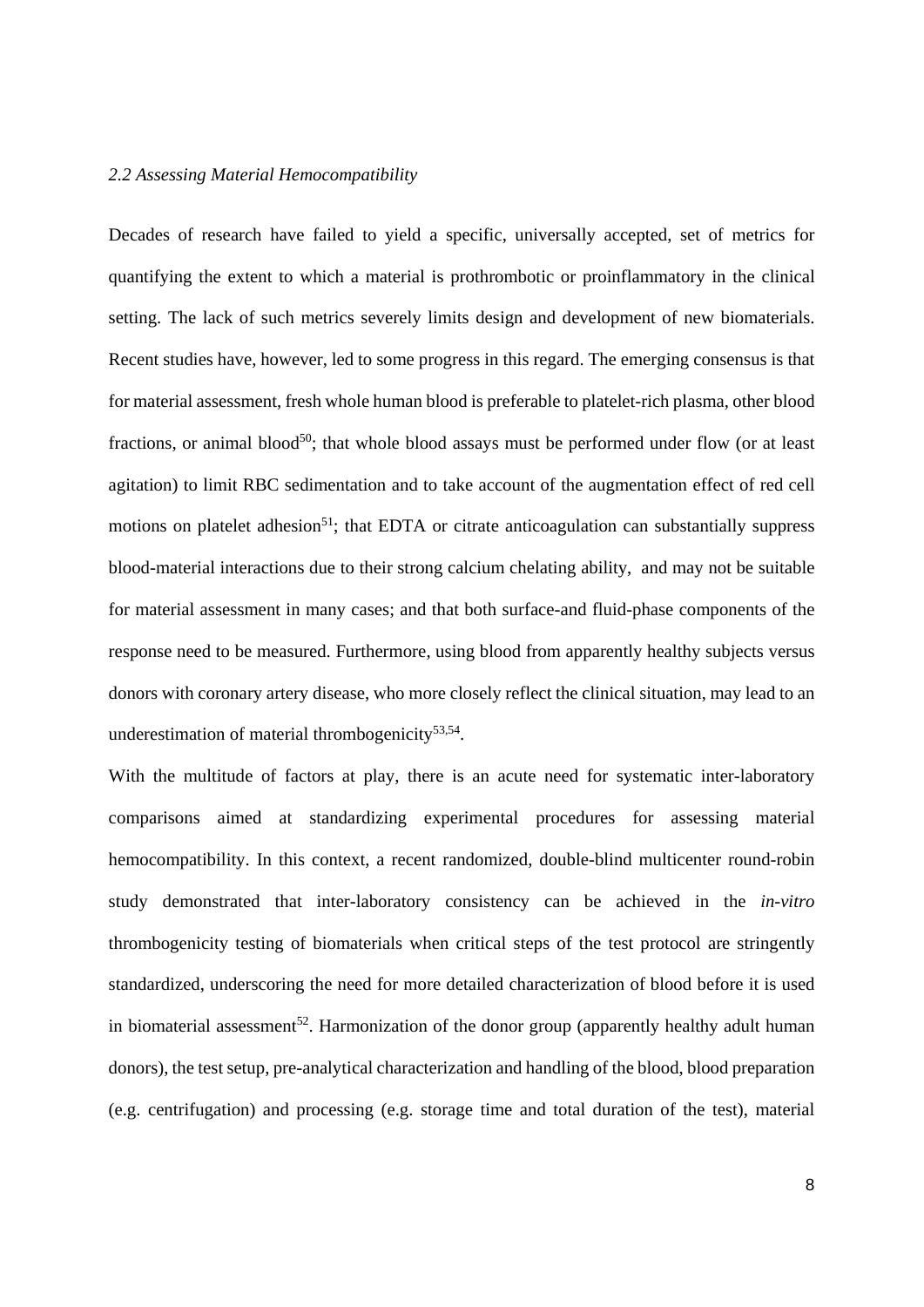exposure time as well as selection of a specific anticoagulant and its dosage, are key protocol parameters.

Another pressing issue is the lack of an agreed-upon standard negative (minimally thrombogenic) control for assessing hemocompatibility. Currently, PTFE<sup>55</sup> is often used as a standard to compare materials, but its use as a negative control is not without controversy, and both clinicians and researchers agree that a better standard is needed for material comparison. Its design remains an open challenge.

It is important to note that development and standardization of the material assessment assays are relied upon by regulatory agencies, such as the Food and Drug Administration (FDA). Therefore, challenges facing biomaterial and material device thrombogenicity evaluation translate into a discord between the regulatory agencies and research. For example, ISO-10993-4<sup>56</sup> contains a wider selection of tests for blood-device interactions than are fully recognized by the FDA as of 2017.

#### *2.3 Emerging Trends*

Based on recent advances in the understanding of thrombosis, hemostasis, inflammation, and their interactions as referred to above, several key research directions were identified by the *BloodSurf*  2017 meeting. The aim is to provide clinicians with blood-contacting materials that manage material-induced adverse effects locally as they occur at/on the device instead of relying on systemic APT/ACT. This approach implies that the materials should be intrinsically nonthrombogenic and non-inflammatory.

First, investigations of blood-biomaterial interactions and the evaluation of material hemocompatibility *in-vitro* and *in-vivo* should exploit multiparametric assay<sup>57</sup> and systems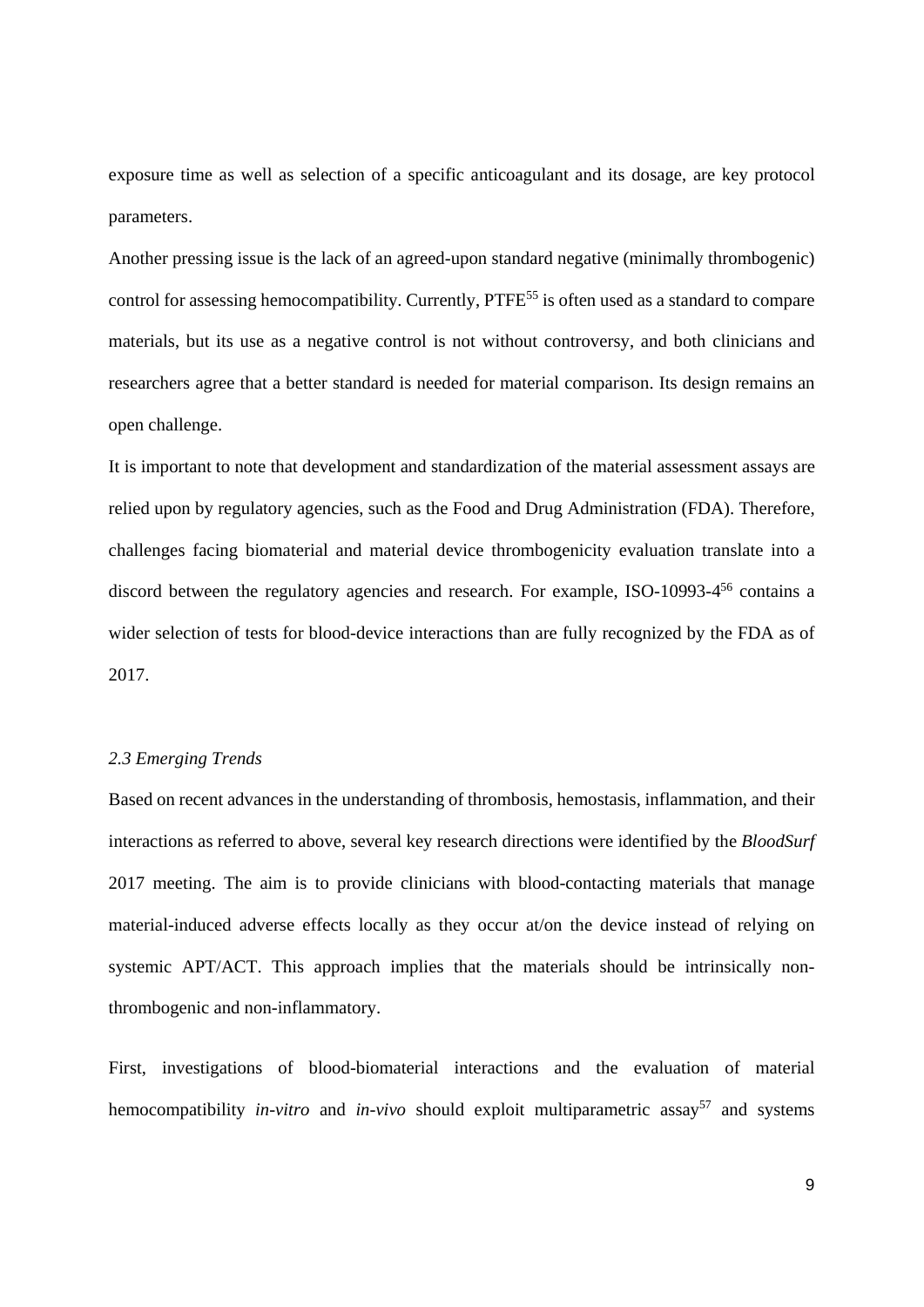approaches<sup>47</sup> that are uniquely suitable for grasping the interconnected nature of the coagulation and inflammatory cascades.

In-vitro, there are examples of studies doing just that: Engberg et al. examined correlations between adsorption of proteins from plasma on polymeric materials and proinflammatory cytokine levels in whole blood exposed to the same materials. They found a correlation between the ratio of C4 to C4BP (C4 binding protein) on material surfaces and levels of several proinflammatory cytokines in whole blood exposed to these materials58; Donati et al., in the work presented at the meeting, examined correlations between hemostatic and inflammatory activation markers in whole human blood interacting with metallic biomaterials, and found a correlation between activation of platelets and leukocytes (monocytes and neutrophils) in the platelet-leukocyte aggregates and thrombin generation $59$ .

*In-vivo*, the development of assays targeting biomarkers for monitoring disease progression or predicting device-associated adverse effects is an area of research that is beyond the scope of this article. Some highlights include the early realization that in the case of bare metal stents, baseline or post-implantation levels of an inflammatory marker, C-reactive protein (CRP), and postimplantation levels of platelet activation, as measured by the expression of CD62P (P-selectin), were predictive of restenosis and stent thrombosis, respectively60-62. More recently, it was shown in heart failure patients on ventricular assist devices (VAD) that the assessment of inflammatory biomarkers (CRP, cytokines, leukocytes, and their microparticles) could allow disease progression and the effects of VAD therapy on the failing heart to be monitored, highlighting the need for evaluating inflammatory markers during VAD design in vitro<sup>63</sup>. Blood cell microparticles were reported as potentially relevant for predicting adverse events in VAD patients<sup>64</sup>, with the caution that their analysis by flow cytometry presents certain challenges<sup>65</sup>. Last but not least, analysis of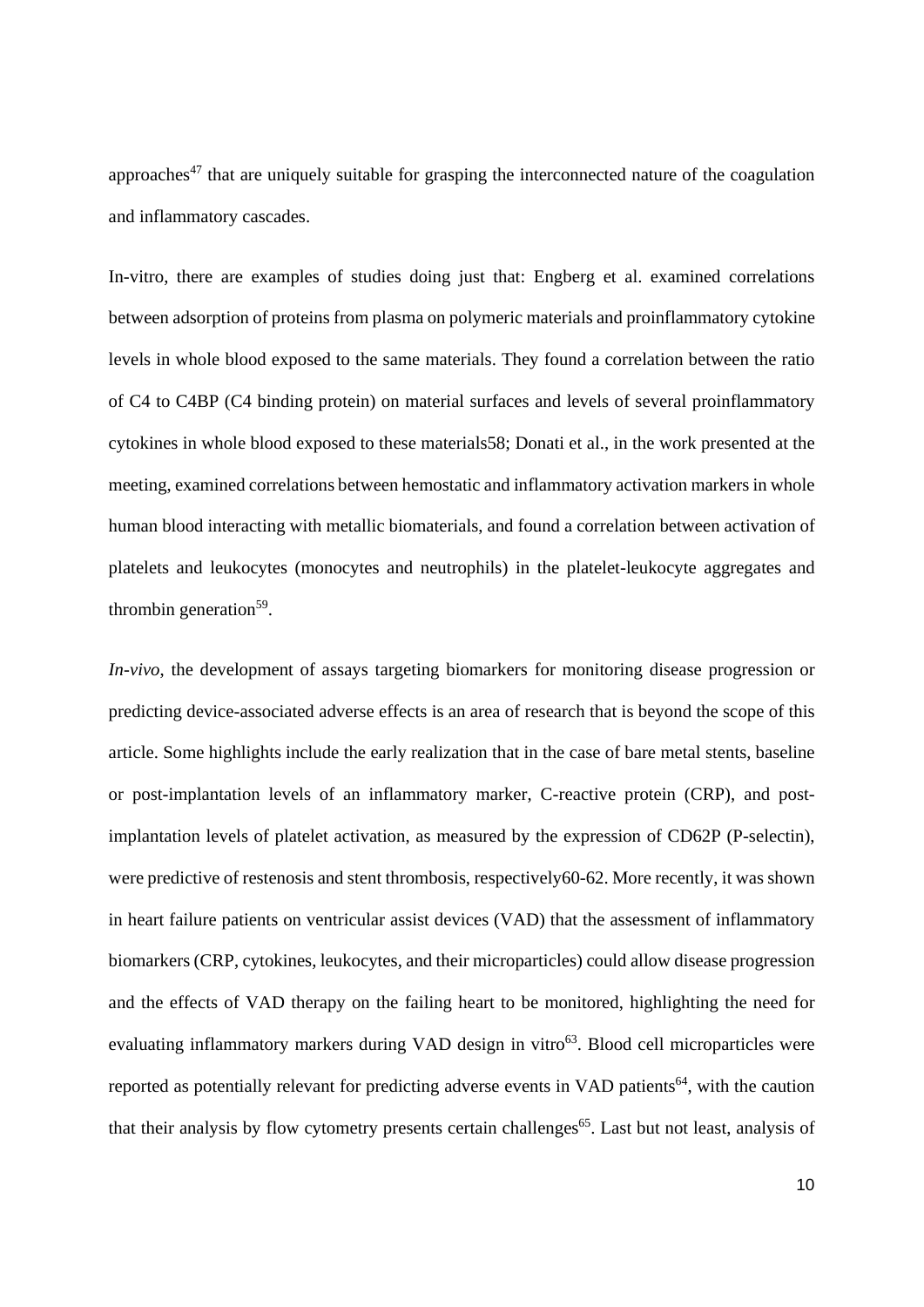microRNAs (miRNAs), which are emerging as a source of diagnostic and prognostic information in cardiovascular disorders<sup>66</sup>, appears to also enable monitoring of the normalization of heart function in left ventricular assist device patients<sup>67</sup>.

Second, research on so-called protein resistant surfaces (also referred to as antifouling, barrier, or passivating surfaces) suggests that protein-surface interactions are an inescapable reality, and cannot be completely suppressed<sup>3, 68, 69</sup>. Adsorption of proteins is the first significant event that occurs when blood contacts a foreign surface and the layer generally contains proteins which initiate the coagulation and thrombotic responses. Therefore, surface design must include the control of protein-surface interactions, with the aim of suppressing non-specific adsorption (including that of prothrombotic proteins such as von Willebrand factor and fibrinogen) as much as possible and promoting the adsorption of antithrombotic or "friendly" proteins such as albumin, antithrombin, plasminogen and tissue plasminogen activator. To this end, the interactions of the blood proteins at and with surfaces should be understood in much more detail, and sophisticated proteomics methods specific to this task should be developed. In this context, there is a need to compile an extensive database on the composition of the protein layers absorbed from blood for a broad range of materials and material types. It is also important to know how the identities and relative quantities of the adsorbed proteins vary over time, how the various proteins compete for different surface sites, whether proteins in the fluid phase can displace those on the surface, and whether adsorbed proteins have altered bioactivity. Some of these questions are currently under investigation in studies of nanoparticle-blood interactions, where a protein layer, called the "protein corona" forms rapidly on the surface of the particle<sup>70-72</sup>.

Third, in contrast to most previous designs based on emulating a single biological function multifunctional surfaces, taking cues from the vascular endothelium, should be developed. It seems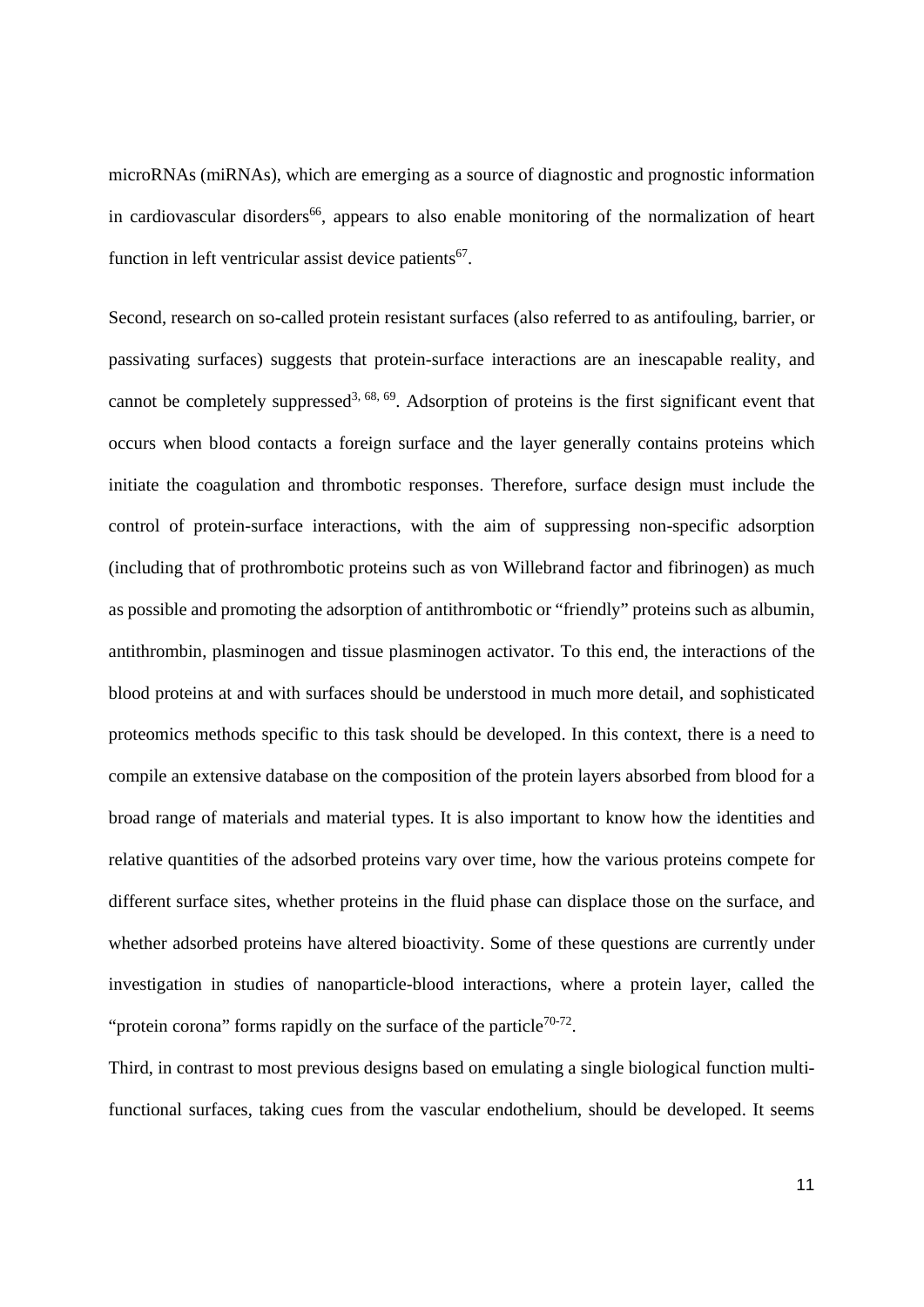unlikely that surfaces having only one kind of function or activity will be sufficiently blood compatible under all conditions and over long times as was already discussed above in the context of platelet-, leukocyte-, and complement-surface interactions. Vascular endothelium relies on multiple mechanisms to maintain blood fluidity: antifouling, anticoagulant, antiplatelet (nitricoxide releasing), and pro-fibrinolytic (clot-destroying). Several such biomimetic strategies are under development, including super-slippery liquid perfluorocarbons<sup>73</sup>, thrombin-responsive fibrinolytic hydrogels<sup>74</sup>, and nitric-oxide-releasing coatings<sup>75</sup>. The challenge is to combine these and other functions in a single material. Much work remains to be done before these ideas can be translated into a successful clinical device.

#### **2.4 New Tools for Studying Blood and Blood-biomaterial Interactions**

Part of the *BloodSurf* 2017 meeting was dedicated to new and emerging methods for studying blood in the context of blood-biomaterial interactions and the interactions themselves. Highlights include *in vitro* analysis of coagulation at surfaces by videoimaging<sup>76,77</sup> and by fluorescence microscopy and image analysis in cuvettes and flow chambers<sup>78</sup>. The latter technique provides extremely detailed quantitative information on platelet localization and movement, clot contractility, and density within the thrombus in real time<sup>79</sup>. The adoption of this technique more broadly is likely to give new insights and to have a strong impact on our understanding of bloodbiomaterial interactions. Another highlight is Time-of-Flight Secondary Ion Mass Spectrometry (ToF-SIMS). An ultra-high vacuum surface analytical technique, ToF-SIMS has been used in the past to study blood proteins adsorbed on biomaterial surfaces<sup>80, 81</sup>. More recent biomedical application include analysis of biopsies and cancer cells<sup>82, 83</sup>. Finally, emerging microfluidics testing platforms to study blood-biomaterial interactions allow the exposure of blood to complex flow geometries, controlled shear stresses, different surface chemistries, and different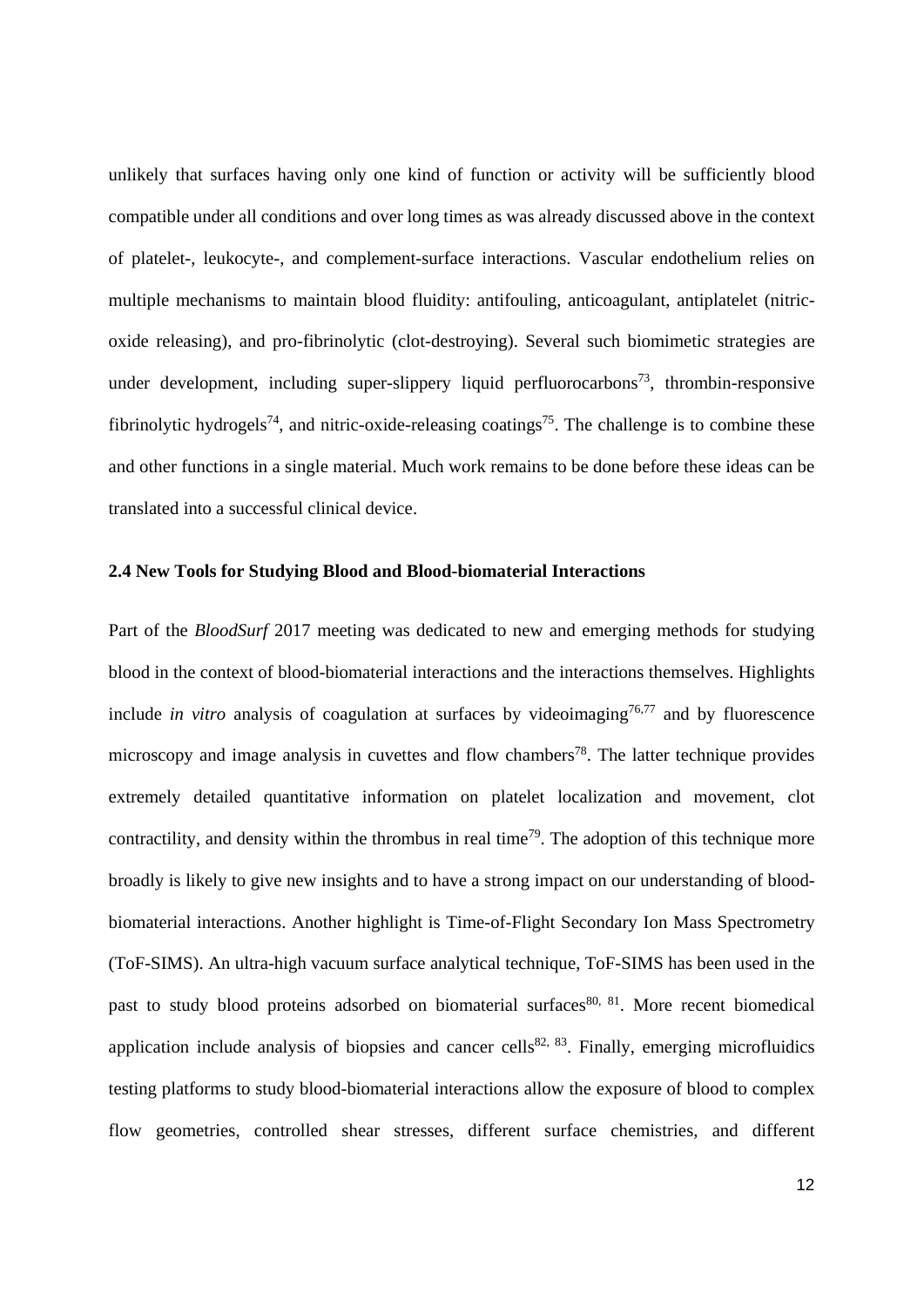anticoagulation conditions, providing new opportunities for multiplexed analysis of the intricate interactions between blood and materials $84,85$ .

## **3. Summary and Outlook**

Blood-contacting materials and devices currently used in patients with cardiovascular disorders rely on systemic anticoagulation and antiplatelet therapy to function and avoid thromboembolic problems. However, there is a recognized clinical need for materials and devices that manage adverse thrombotic and inflammatory effects locally at the device/blood interface, thereby minimizing the need for systemic therapy. Recent progress in the understanding of coagulation and thrombosis, and of the cross-talk between the hemostatic and inflammatory cascades, opens new avenues of investigation for studying blood-biomaterial interactions to address this challenge. The *BloodSurf* meetings were organized to catalyze interactions and collaborations among clinicians, scientists, and engineers from academia, industry, and regulatory agencies working towards this goal. In this contribution, we reflect on the state-of-the-art of the field and offer suggestions for future directions that emerged from the discussions. We invite the wider clinical and scientific community, industrial partners, and regulatory and funding agencies to join these efforts to solve the blood compatibility problem. The stakes in terms of human health, healthcare, and quality of life are too high for this problem to be ignored, as has largely been the case in recent years. A renewed assault armed with new knowledge and tools, some presently available, some yet to be discovered, is overdue.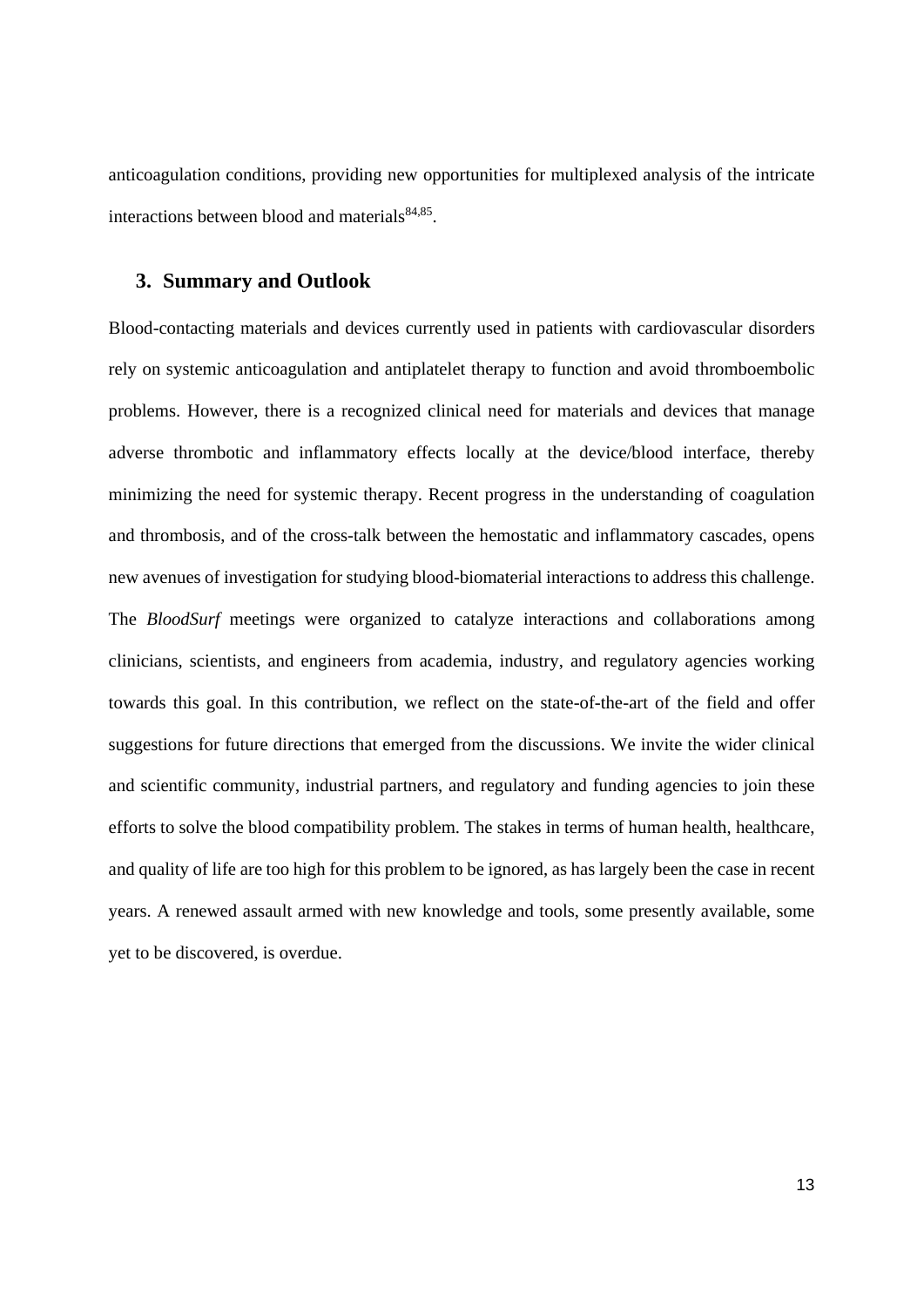## **Acknowledgements**

We gratefully acknowledge NIH (grant # 1R13HL132513-01 to R.L. and I.R.), Clemson University, IUPAC (the New Directions in Chemistry grant # FSC-2015-041-1), industrial sponsors (Gore and Abbott Vascular), and *Biointerphases*, for their generous financial support of the *BloodSurf* 2017 meeting; Prof. Alan Michelson (Center for Platelet Research Studies, Boston Children's Hospital, MA, USA), the American Vacuum Society (AVS), the International Union for Vacuum Science, Technique and Applications (IUVSTA), and the International Society on Thrombosis and Hemostasis (ISTH) for support, endorsements, and advertisement of the *BloodSurf* 2017 meeting; and, of course, all of the speakers and attendees for their contributions and productive discussions.

## **References**:

- 1. M.B. Gorbet, M.V. Sefton, Biomaterial-associated thrombosis: roles of coagulation factors, complement, platelets and leukocytes. *Biomaterials* **25** (26) (2004) 5681-5703.
- 2. B.D. Ratner, The catastrophe revisited: Blood compatibility in the 21st century. *Biomaterials* **28** (34) (2007) 5144-5147.
- 3. X. Liu, L. Yuan, D. Li, Z. Tang, Y. Wang, G. Chen, H. Chen, J.L Brash, Blood compatible materials: state of the art. *J. Mater. Chem. B* Mater. Biol. Med. **2** (35) (2014) 5718-5738.
- 4. I. Reviakine, F. Jung, S. Braune, J.L. Brash, R. Latour, M. Gorbet, W. van Oeveren, Stirred, shaken, or stagnant: What goes on at the blood-biomaterial interface. *Blood Rev.* **31** (2017) 11 - 21.
- 5. J. Dunning, M. Versteegh, A. Fabbri, A. Pavie, P. Kolh, U. Lockowandt, S.A.M. Nashef, E.A.G. Comm, Guideline on antiplatelet and anticoagulation management in cardiac surgery. *Eur. J. Cardiothorac. Surg.* **34** (1) (2008) 73-92.
- 6. J. Papp, P. Kenyeres, K. Toth, Clinical importance of antiplatelet drugs in cardiovascular diseases. *Clin. Hemorheol. Microcirc.* **53** (1-2) (2013) 81-96.
- 7. C. Patrono, B. Coller, G.A. FitzGerald, J. Hirsh, G. Roth, Platelet-Active Drugs: The Relationships Among Dose, Effectiveness, and Side Effects: The Seventh ACCP Conference on Antithrombotic and Thrombolytic Therapy. *Chest* **126** (3 Supplement) (2004) 234S-264S.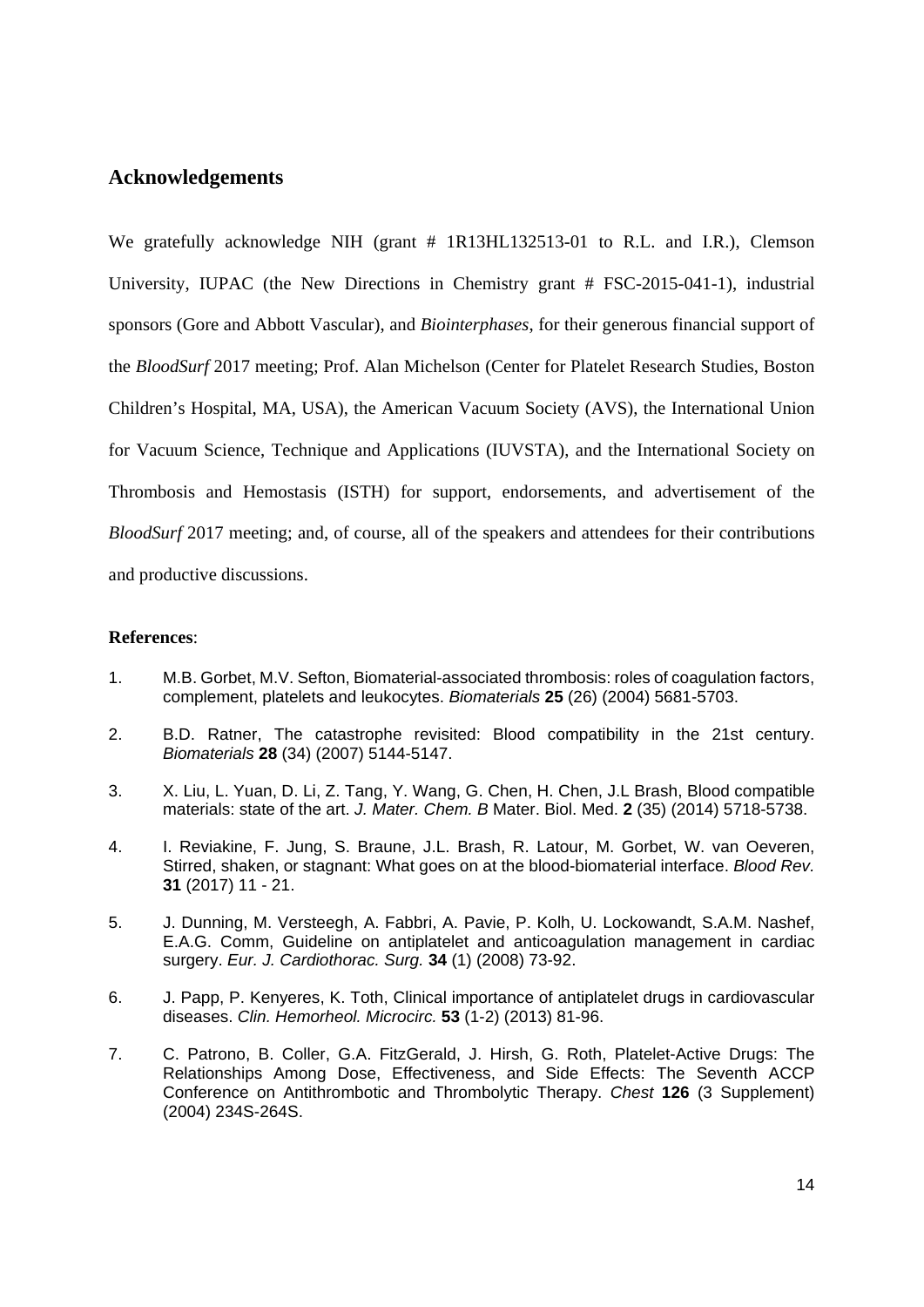- 8. J.-F. Tanguay, A.D. Bell, M.L. Ackman, R.D.C. Bauer, R. Cartier, W.-S. Chan, J. Douketis, A. Roussin, G. Schnell, S. Verma, G. Wong, S.R. Mehta, Focused 2012 Update of the Canadian Cardiovascular Society Guidelines for the Use of Antiplatelet Therapy. *Can. J. Cardiol.* **29** (11) (2013) 1334-1345.
- 9. M. Laine, F. Paganelli, L. Bonello, P2Y12-ADP receptor antagonists: days of future and past, World J. Cardiol. **8** (5) (2016) 327-332.
- 10. K.A. Packard, J.A. Campbell, J.T. Knezevich, E.M. Davis, Emerging antiplatelet therapy for coronary artery disease and acute coronary syndrome, Pharmacother. J. Human Pharmacol. Drug Ther. **32** (3) (2012) 244-273.
- 11. B.H. Walpoth, G.L. Bowlin, The daunting quest for a small diameter vascular graft. *Expert Rev Med Devices* **2** (6) (2005) 647-651.
- 12. A. Mahara, S. Somekawa, N. Kobayashi, Y. Hirano, Y. Kimura, T. Fujisato, T. Yamaoka, Tissue-engineered acellular small diameter long-bypass grafts with neointima-inducing activity, Biomaterials 58 (2015) 54-62.
- 13. K.H. Schneider, M. Enayati, C. Grasl, I. Walter, L. Budinsky, G. Zebic, C. Kaun, A.Wagner, K. Kratochwill, H. Redl, A.H. Teuschl. B.K. Podesser, H. Bergmeister, Acellular vascular matrix grafts from human placenta chorion: impact of ECM preservation on graft characteristics, protein composition and in vivo performance, Biomaterials 177 (2018) 14- 26.
- 14. C.J. McAloon,L.M. Boylan, T. Hamborg, N. Stallard, F. Osman, P.B. Lim, S.A. Hayat, The changing face of cardiovascular disease 2000 - 2012: An analysis of the world health organisation global health estimates data. *Int. J. Cardiol.* **224** (2016) 256-264.
- 15. www.ireviakine.net/bloodsurf
- 16. L.L. Swystun, P.C. Liaw, Ther role of leykocytes in thrombosis, Blood **128** (6) (2016) 753- 762
- 17. K.N. Ekdahl, Y. Teramura, O.A. Hamad, S. Asif, C. Duehrkop, K. Fromell, E. Gustafson, J. Hong, H. Kozarcanin, P.U. Magnusson, M. Huber-Lang, P. Garred, B. Nilsson, Dangerous liaisons: complement, coagulation, and kallikrein/kinin cross-talk act as a linchpin in the events leading to thromboinflammation. *Immunol. Rev.* **274** (1) (2016) 245- 269.
- 18. A. Vieira-de-Abreu, R.A. Campbell, A.S. Weyrich, G.A. Zimmerman, Platelets: versatile effector cells in hemostasis, inflammation, and the immune continuum. *Semin Immunopathol* **34** (1) (2012) 5-30.
- 19. B. Dahlback, Coagulation and inflammation--close allies in health and disease. *Semin Immunopathol* **34** (1) (2012) 1-3.
- 20. A.T. Nurden, Platelets, inflammation and tissue regeneration. *Thromb. Haemost.* **105**  (Suppl 1) (2011) S13-S33.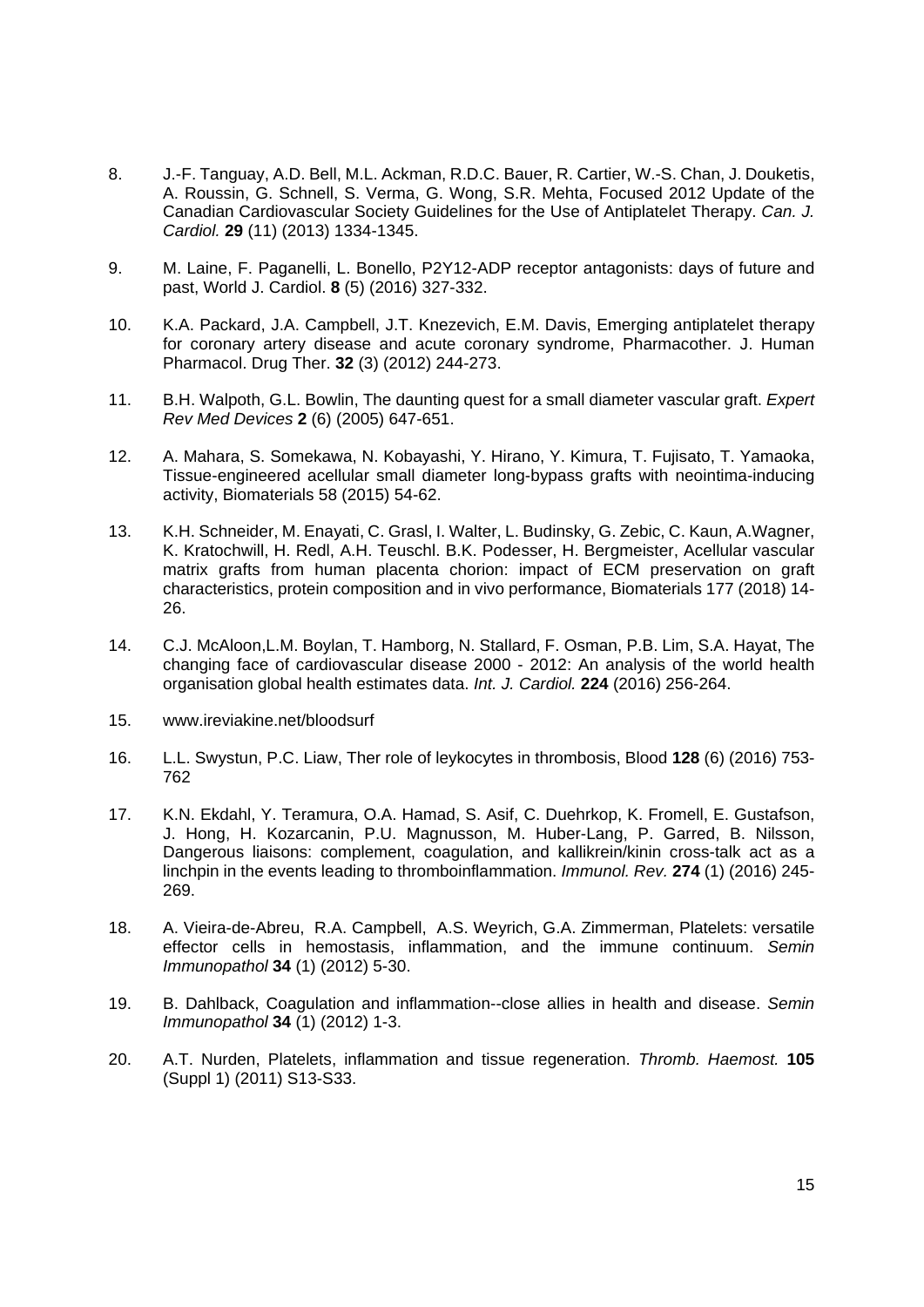- 21. E.I. Peerschke, W. Yin, B. Ghebrehiwet, Complement activation on platelets: implications for vascular inflammation and thrombosis. *Mol. Immunol.* **47** (13) (2010) 2170-2175.
- 22. M.B. Gorbet, M.V. Sefton, Leukocyte activation and leukocyte procoagulant activities after blood contact with polystyrene and polyethylene glycol–immobilized polystyrene beads. *J. Lab. Clin. Med.* **137** (5) (2001) 345-355.
- 23. M.B. Gorbet, M.V. Sefton, Material-induced tissue factor expression but not CD11b upregulation depends on the presence of platelets. *J. of Biomed. Mater. Res. A* **67A** (3) (2003) 792-800.
- 24. M. Fischer, C. Sperling, P. Tengvall, C. Werner, The ability of surface characteristics of materials to trigger leukocyte tissue factor expression. *Biomaterials* **31** (9) (2010) 2498- 2507.
- 25. X.J. Chang, M. Gorbet, The effect of shear on invitro platelet and leukocyte materialinduced activation. *J. Biomater. Appl.* **28** (3) (2013) 407-415.
- 26. V. Sreeramkumar, J.M. Adrover, I. Ballesteros, M.J. Cuartero, J. Rossaint, I. Bilbao, M. Nacher, C. Pitaval, I. Radovanovic, Y. Fukui, R.P. McEver, M.D. Filippi, I. Lzasoain, J. Ruiz-Cabello, A. Zarbock, M.A. Hidalgo, Neutrophils scan for activated platelets to initiate inflammation. *Science* **346** (6214) (2014) 1234-1238.
- 27. S. Huang, A.E. Engberg, N. Jonsson, K. Sandholm, J.A. Nicholls, T.E. Molines, K. Fromell, B. Nilsson, K.N. Ekdahl, Reciprocal relationship between contact and complement system activation on artificial polymers exposed to whole human blood. *Biomaterials* **77** (2016) 111-119.
- 28. K.N. Ekdahl, S. Huang, B. Nilsson, Y. Teramura, Complement inhibition in biomaterialand biosurface-induced thromboinflammation. *Semin. Immunol.* **28** (3) (2016) 268-277.
- 29. B. Nilsson, K.N. Ekdahl, T.E. Mollnes, J.D. Lambris, The role of complement in biomaterial-induced inflammation. *Mol. Immunol.* **44** (1-3) (2007) 82-94.
- 30. M.M. Markiewski, B. Nilsson, K.N. Ekdahl, T.E. Mollnes, J.D. Lambris, Complement and coagulation: strangers or partners in crime? *Trends Immunol.* **28** (4) (2007) 184-192.
- 31. J.M. van Gils, J.J. Zwaginga, P.L. Hordijk, Molecular and functional interactions among monocytes, platelets, and endothelial cells and their relevance for cardiovascular diseases. *J. Leukocyte Biol.* **85** (2) (2009) 195-204.
- 32. J. Sarma, C.A. Laan, S. Alam, A. Jha, K.A. Fox, I. Dransfield, Increased platelet binding to circulating monocytes in acute coronary syndromes. *Circulation* **105** (18) (2002) 2166- 2171.
- 33. J.E. Freedman, J. Loscalzo, Platelet–Monocyte Aggregates: Bridging Thrombosis and Inflammation. *Circulation* **105** (18) (2002) 2130-2132.
- 34. A.D. Michelson, M.R. Barnard, L.A. Krueger, C.R. Valeri, M.I. Furman, Circulating monocyte-platelet aggregates are a more sensitive marker of in vivo platelet activation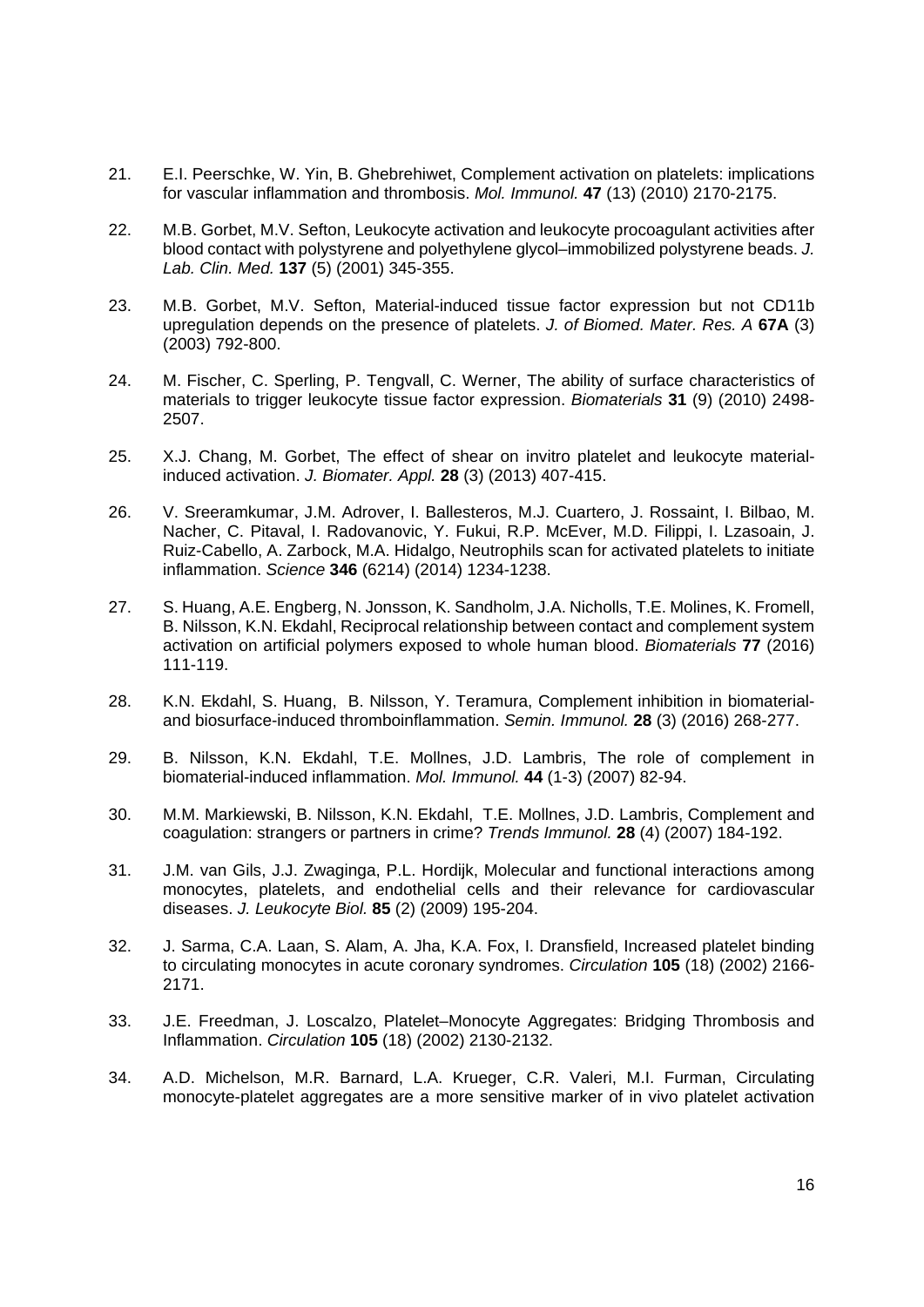than platelet surface P-selectin: studies in baboons, human coronary intervention, and human acute myocardial infarction. *Circulation* **104** (13) (2001) 1533-1537.

- 35. M.I. Furman, S.E. Benoit, M.R. Barnard, C.R. Valeri, M.L. Borbone, R.C. Becker, H. B. Hechtman, A.D. Michelson, Increased platelet reactivity and circulating monocyte-platelet aggregates in patients with stable coronary artery disease. *J. Am. Coll. Cardiol.* **31** (2) (1998) 352-358.
- 36. T. Renné, A.H. Schmaier, K.F. Nickel, M. Blombäck, C. Maas, In vivo roles of factor XII. *Blood* **120** (22) (2012) 4296-4303.
- 37. A. Matafonov, P.Y. Leung, A.E. Gailani, S.I. Grach, C. Puy, Q. Cheng, M.-F. Sun, O.J.T. McCarty, E.I. Tucker, H. Kataoka, T. Renné, J.H. Morrissey, A. Gruber, D. Cailani, Factor XII inhibition reduces thrombus formation in a primate thrombosis model, *Blood* **123** (11) (2014) 1739-1746.
- 38. J.C. Fredenburgh, P.L. Gross, J.I. Weitz, Emerging anticoagulant strategies, *Blood* **129** (2) (2017) 147-154.
- 39. J.I. Weitz, N.C. Chan, Advances in Antithrombotic Therapy, *Aterioscler. Thromb. Vasc. Biol.* **39** (1) (2019) 7-12.
- 40. M. Larsson, V. Rayzman, M.W. Nolte, K.F. Nickel, J. Björkqvist, A. Jämsä, M.P. Hardy, M. Fries, S. Schmidbauer, P. Hedenqvist, M. Broomé, I. Pragst, G. Dickneite, M.J. Wilson, A.D. Nash, C. Panousis, T. Renné, A Factor XIIa inhibitory antibody provides thromboprotection in extracorporal circulation without increasing bleeding risk, *Sci. Transl. Med.* **6** (222) (2014) 222ra17.
- 41. J.D. Welsh, R.W. Muthard, T.J. Stalker, J.P. Taliaferro, S.I. Diamond, I.F. Brass, A systems approach to hemostasis: 4. How hemostatic thrombi limit the loss of plasmaborne molecules from the microvasculature. *Blood* **127** (12) (2016) 1598-1605.
- 42. T.J. Stalker, J.D. Welsh, M. Tomaiuolo, J. Wu, T.V. Colace, S.I. Diamond, I.F. Brass, A systems approach to hemostasis: 3. Thrombus consolidation regulates intrathrombus solute transport and local thrombin activity. *Blood* **124** (11) (2014) 1824-1831.
- 43. M. Tomaiuolo, T.J. Stalker, J.D. Welsh, S.I. Diamond, T. Sinno, L.F. Brass, A systems approach to hemostasis: 2. Computational analysis of molecular transport in the thrombus microenvironment. *Blood* **124** (11) (2014) 1816-1823.
- 44. J.D. Welsh, T.J. Stalker, R. Voronov, R.W. Mithard, M. Tomaiuolo, S.L. Diamond, L.F. Brass, A systems approach to hemostasis: 1. The interdependence of thrombus architecture and agonist movements in the gaps between platelets. *Blood* **124** (11) (2014) 1808-1815.
- 45. T.J. Stalker, E.A. Traxler, J. Wu, K.M. Wannemacher, S.I. Cermignano, R. Voronov, S.L. Diamond, L.F. Brass, Hierarchical organization in the hemostatic response and its relationship to the platelet-signaling network. *Blood* **121** (10) (2013) 1875-1885.
- 46. M. Mirramezani, B.A. Herbig, T.J. Stalker, I. Nettey, M. Cooper, J.W. Weisel, S.L. Diamond, T. Sinno, L.F. Brass, S.C. Shadden, M. Tomaiuolo, Platelet packing density is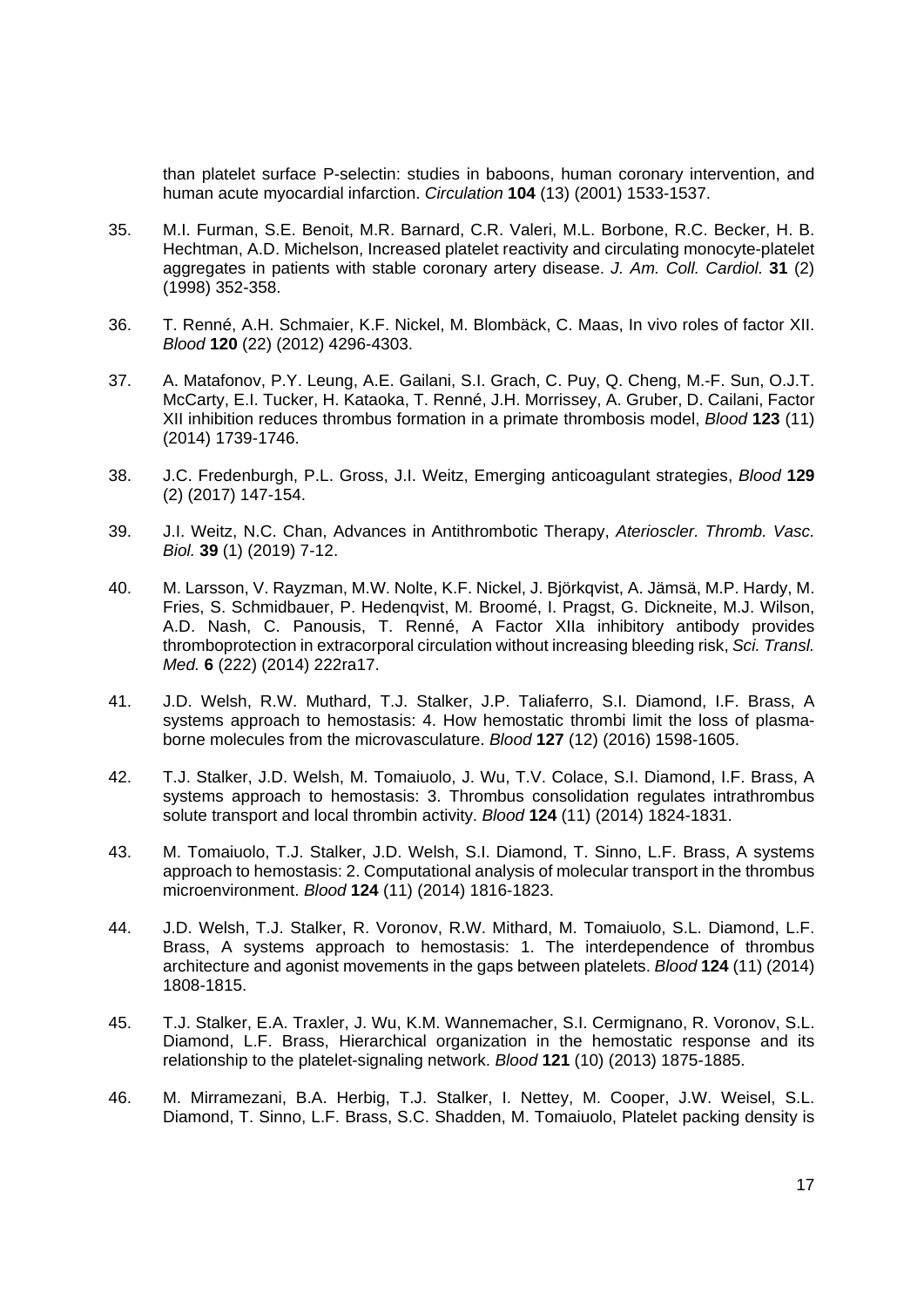an independent regulator of the hemostatic response to injury. *J Thromb Haemost* **16** (2018) 973-983.

- 47. S.L. Diamond, Systems biology of coagulation. *J Thromb Haemost* **11** (2013) 224-232.
- 48. L.A. Harker, S.J. Slichter, Platelet and fibrinogen consumption in man. *N. Engl. J. Med.* **287** (20) (1972) 999-1005.
- 49. D.F. Williams, There is no such thing as a biocompatible material. *Biomaterials* **35** (38) (2014) 10009-10014.
- 50. Q. Lu, B.V. Hofferbert, G. Koo, R.A. Malinauskas, In vitro shear stress-induced platelet activation: sensitivity of human and bovine blood. *Artif. Organs* **37** (10) (2013) 894-903.
- 51. K.H. Keller, Effect of fluid shear on mass transport in flowing blood, *Fed. Proc.* **30** (5) (1971) 1591-1599.
- 52. S. Braune, C. Sperling, M.F. Maitz, U. Steinseifer, J. Clauser, B. Hiebl, S. Krajewski, H.P. Wendel, F. Jung, Evaluation of platelet adhesion and activation on polymers: Round-robin study to assess inter-center variability. *Colloids Surf. B. Biointerfaces* **158** (Supplement C) (2017) 416-422.
- 53. S. Braune, M. Gross, M. Walter, S. Zhou, S. Dietze, S. Rutschow, A. Lendlein, C. Tschope, F. Jung, Adhesion and activation of platelets from subjects with coronary artery disease and apparently healthy individuals on biomaterials. *J Biomed Mater Res B Appl Biomater* **104** (1) (2016) 210-217.
- 54. K. Vanschoonbeek, M.A. Feijge, R.J. Van Kampen, H. Kenis, H.C. Hemker, P.L. Giesen, J.W. Heemskerk, Initiating and potentiating role of platelets in tissue factor-induced thrombin generation in the presence of plasma: subject-dependent variation in thrombogram characteristics. *J Thromb Haemost* **2** (3) (2004) 476-484.
- 55. L.M. Szott, C.A. Irvin, M. Trollsas, S. Hossainy, B.D. Ratner, Blood compatebility assessment of polymers used in drug eluting stent coatings, *Biointerphases* **11** (2) (2016) 029806.
- 56. ISO 10993-4 DIS, future replacement for ISO 10993-4 (2002; Amended 2006), Biological evaluation of medical devices - Part 4: Selection of tests for interactions with blood. Association for the Advancement of Medical Instrumentation. (2015).
- 57. M. Weber, H Steinie, S. Golombek, I. Hann, C. Schlensak, H.P. Wendel, M. Avci-Adali, Blood-contacting biomaterials. In vitro evaluation of the hemocompatibility, *Front. Bioeng. Biotechnol.* **6** (2018).
- 58. A.E. Engberg, P.H. Nilsson, S. Huang, K. Fromell, O.A. Hamad, T.E. Mollnes, J.P. Rosengren-Holmberg, K. Sandholm, Y. Teramura, I.A. Nicholls, B. Nilsson, K.N. Ekdahl, Prediction of inflammatory responses induced by biomaterials in contact with human blood using protein fingerprint from plasma. *Biomaterials* **36** (2015) 55-65.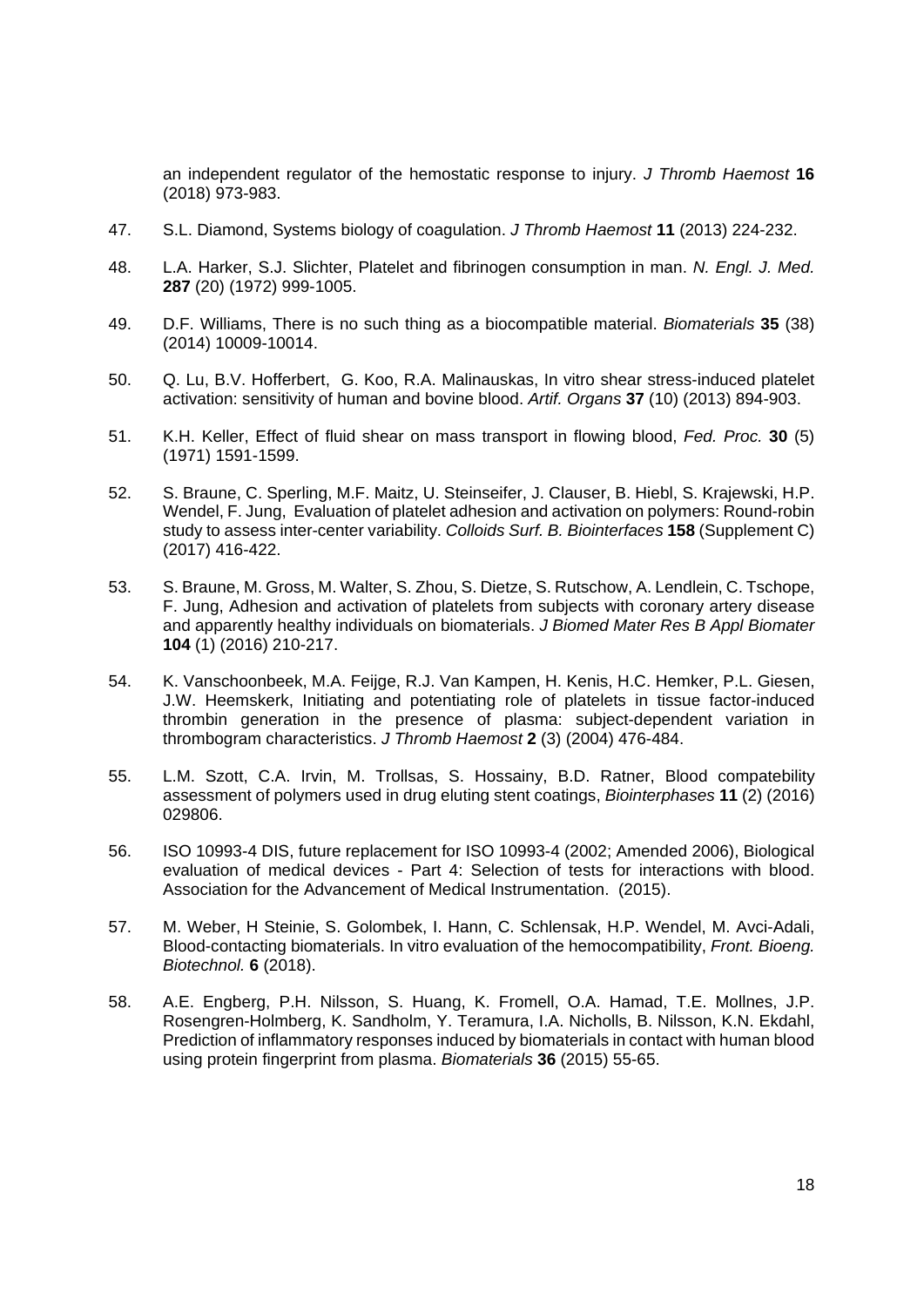- 59. A. Donati, A multilevel study of platelet activation at biomaterial surface: from evaluating to controlling hemocompatibility Ph.D. Thesis, Faculty of Chemistry and Biosciences, Karlsruhe Institute of Technology, Karlsruhe, 2016.
- 60. A. Gaspardone, F. Crea, F. Versaci, F. Tomai, A. Pellegrino, L. Chiariello, P.A. Gioffre, Predictive value of C-reactive protein after successful coronary-artery stenting in patients with stable angina, *Am. J. Cardiol.* **82** (4) (1998) 515-518.
- 61. G. Niccoli, R. Montone, G. Ferrante, F. Crea, The evolving role of inflammatory biomarkers in risk assessment after stent implantation, *J. Am. Coll. Cardiol.* **56** (22) (2010) 1783-1793.
- 62. M. Gawaz, F.J. Neumann, I. Ott, A. May, S. Rudiger, A. Schomig, Role ofactivationdependent platelet membrane glycoproteins in development of subacute occlusive stent thrombosis, *Coron. Artery Dis.* **8** (3-4) (1997) 121-128.
- 63. G. Radley, I.L. Pieper, S. Ali, F. Bhatti, C.A. Thornton, The inflammatory response to ventricular assist devices, *Front. Immunol.* **9** (2018) 2651.
- 64. W.P. Jeske, J.M. Walenga, B. Menapace, J. Schwartz, M. Bakhos, Blood cell microparticles as biomarkers of hemostatic abnormalities in patients with implanted cardiac assist devices, *Biomark. Med.* **10** (10) (2016) 1095-1104.
- 65. E. Shantsila, S. Montoro-Garcia, P. Gallego, G.Y. Lip, Circulating microparticles: challenges and perspectives of flow cytometric assessment, *Thromb. Haemost.* **111** (6) (2014) 1009-1014.
- 66. C. Schulte, M. Karakas, T. Zeller, MicroRNAs in cardiovascular disease clinical application, *Clin. Chem. Lab. Med.* **55** (5) (2017) 687-704.
- 67. S.J. Matkovich, D.J. Van Booven, K.A. Youker, G. Torre-Amione, A. Diwan, W.H. Eschenbacher, L.E. Dorn, M.A. Watson, K.B. Margulies, G.W. Dorn, Reciprocal regulation of myocardial micrornas and messenger RNA in human cardiomyopathy and reversal of the microrna signature by biomechanical support, *Circulation* **119** (9) (2009) 1263-1271.
- 68. P.W. Serruys, M.J. Kutryk, A.T. Ong, Coronary-artery stents. *N. Engl. J. Med.* **354** (5) (2006) 483-495.
- 69. T. Riedel, Z. Riedelova-Reicheltova, P. Majek, C. Rodriguez-Emmenegger, M. Houska, J.E. Dyr, E. Brynda, Complete identification of proteins responsible for human blood plasma fouling on poly(ethylene glycol)-based surfaces. *Langmuir* **29** (10) (2013) 3388- 3397.
- 70. C. Corbo, R. Molinaro, A. Parodi, N.E.T. Furman, F. Salvatore, E. Tasciotti, The impact of nanoparticle protein corona on cytotoxicity, immunotoxicity and target drug delivery. *Nanomedicine* **11** (1) (2016) 81-100.
- 71. C.C. Fleischer, C.K. Payne, Nanoparticle-Cell Interactions: Molecular Structure of the Protein Corona and Cellular Outcomes. *Acc. Chem. Res.* **47**(8) (2014) 2651-2659.
- 72. T. Cedervall, I. Lynch, S. Lindman, T. Berggard, E. Thulin, H. Nilsson, K.A. Dawson, S. Linse, Understanding the nanoparticle-protein corona using methods to quantify exchange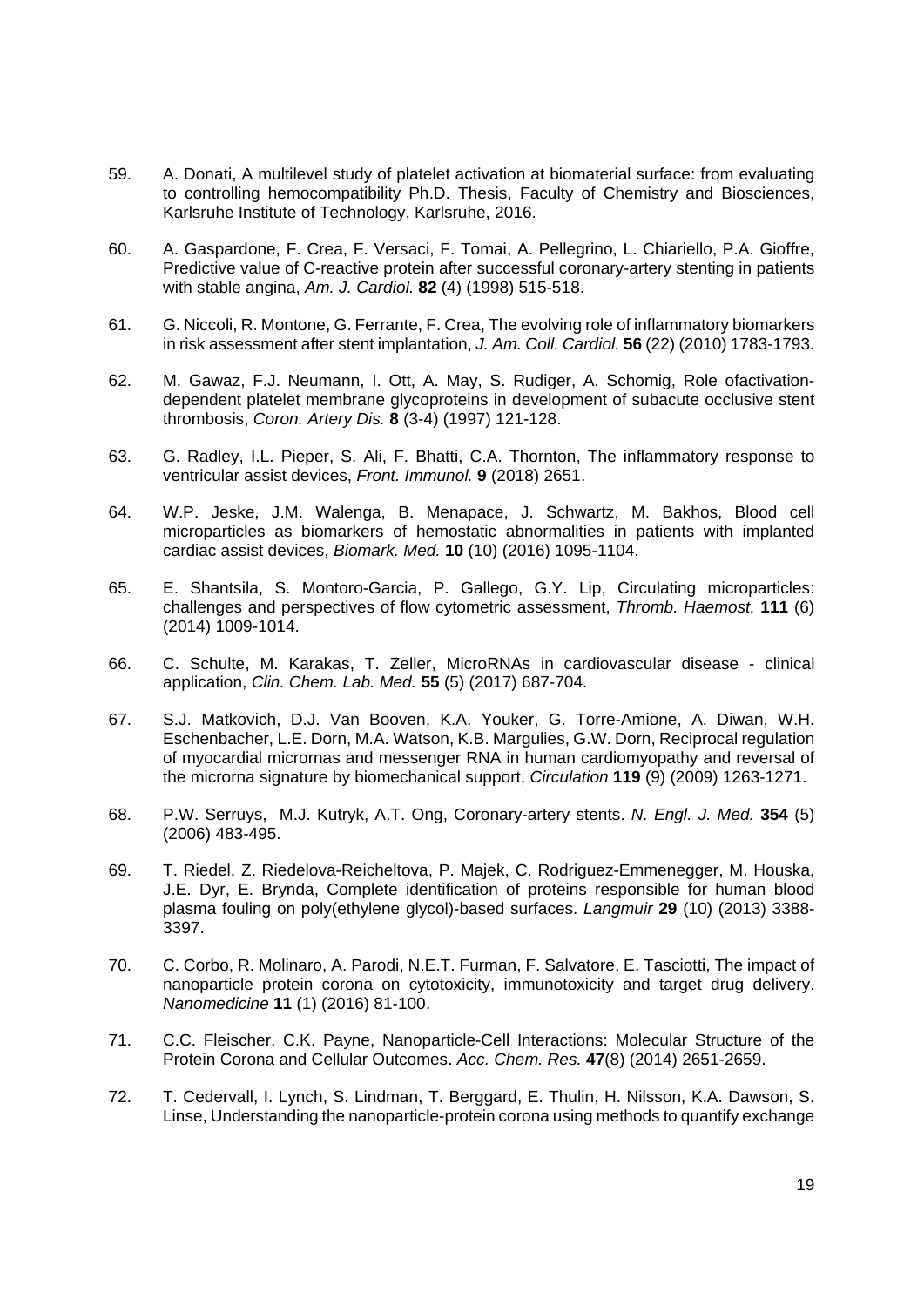rates and affinities of proteins for nanoparticles, Proc. Natl.Acad. Sci. U.S.A. 104 (7) (2007) 2050-2055.

- 73. D.C. Leslie, A. Waterhouse, J.B. Berthet, T.M. Valentin, A.L. Watters, A. Jain, P. Kim, B.D. Hatton, A. Nedder, K. Donovan, E.H. Super, C. Howell, C.P. Johnson, T.L. Vu, D.E. Bolgen, S. Rifai, A.R. Hansen, M. Alzenberg, M. Super, J. Alzenberg, D.E. Ingber, A bioinspired omniphobic surface coating on medical devices prevents thrombosis and biofouling. *Nat Biotech* **32** (11) (2014) 1134-1140.
- 74. W.J. Zhan, X.J. Shi, Q. Yu, Z.I. Lyu, L.M. Cao, H. Du, Q. Liu, X. Wang, G.J. Chen, D. Li, J.L. Brash, H. Chen, Bioinspired Blood Compatible Surface Having Combined Fibrinolytic and Vascular Endothelium-Like Properties via a Sequential Coimmobilization Strategy. *Adv. Funct. Mater.* **25** (32) (2015) 5206-5213.
- 75. E.J. Brisbois, T.C. Major, M.J. Goudie, R.H. Bartlett, M.E. Meyerhoff, H. Handa, Improved hemocompatibility of silicone rubber extracorporeal tubing via solvent swellingimpregnation of S-nitroso-N-acetylpenicillamine (SNAP) and evaluation in rabbit thrombogenicity model. *Acta Biomater.* **37** (2016) 111-119.
- 76. H. Fink, I. Faxalv, G.F. Molnar, K. Drotz, B. Risberg, T.L. Lindahl, A. Sellborn, Real-time measurements of coagulation on bacterial cellulose and conventional vascular graft materials, *Acta Biomater.* **6** (3) (2010) 1125-1130.
- 77. L. Faxalv, T. Ekblad, B. Liedberg, T.L. Lindahl, Blood compatebility of photografted hydrogel coatings, *Acta Biomater.* **6** (7) (2010) 2599-2608.
- 78. K. Tunstomer, L. Faxalv, N. Boknas, T.L. Lindahl, Quantification of platelet contractile movements during thrombus formation, *Thromb. Haemost.* **118** (9) (2018) 1600-1611.
- 79. K.Claesson, T.L. Lindahl, L. Faxalv, Counting the platelets: a robust and sensitive quantification method for thrombus formation. *Thromb. Haemost.* **115** (6) (2016) 1178- 1190.
- 80. M.S. Wagner, D.G. Castner, Characterization of adsorbed protein films by time-of-flight secondary ion mass spectrometry with principal component analysis. *Langmuir* **17** (15) (2001) 4649-4660.
- 81. R. Tejero, P. Rossbach, B. Keller, E. Anitua, I. Reviakine, Implant surfaces activated with plasma rich in growth factors: time of flight secondary ion mass spectrometry and principal component analysis study. *Langmuir* **29** (2013) 902 - 912.
- 82. M.A.Robinson, D.J. Graham, F. Morrish, D. Hockenbery, L.J. Gamble, Lipid analysis of eight human breast cancer cell lines with ToF-SIMS. *Biointerphases* **11** (2) (2015) 02A303.
- 83. L.J. Gamble, D.J. Graham, B. Bluestein, N.P. Whitehead, D. Hockenbery, F. Morrish, P. Porter, ToF-SIMS of tissues: "Lessons learned" from mice and women. *Biointerphases* **10** (1) (2015) 1-9.
- 84. S. Zhu, B.A. Herbig, R. Li, T.V. Colace, R.W. Mithard, K.B. Neeves, S.L. Diamond, In microfluidico: Recreating in vivo hemodynamics using miniaturized devices. *Biorheology* **52** (5-6) (2015) 303-318.